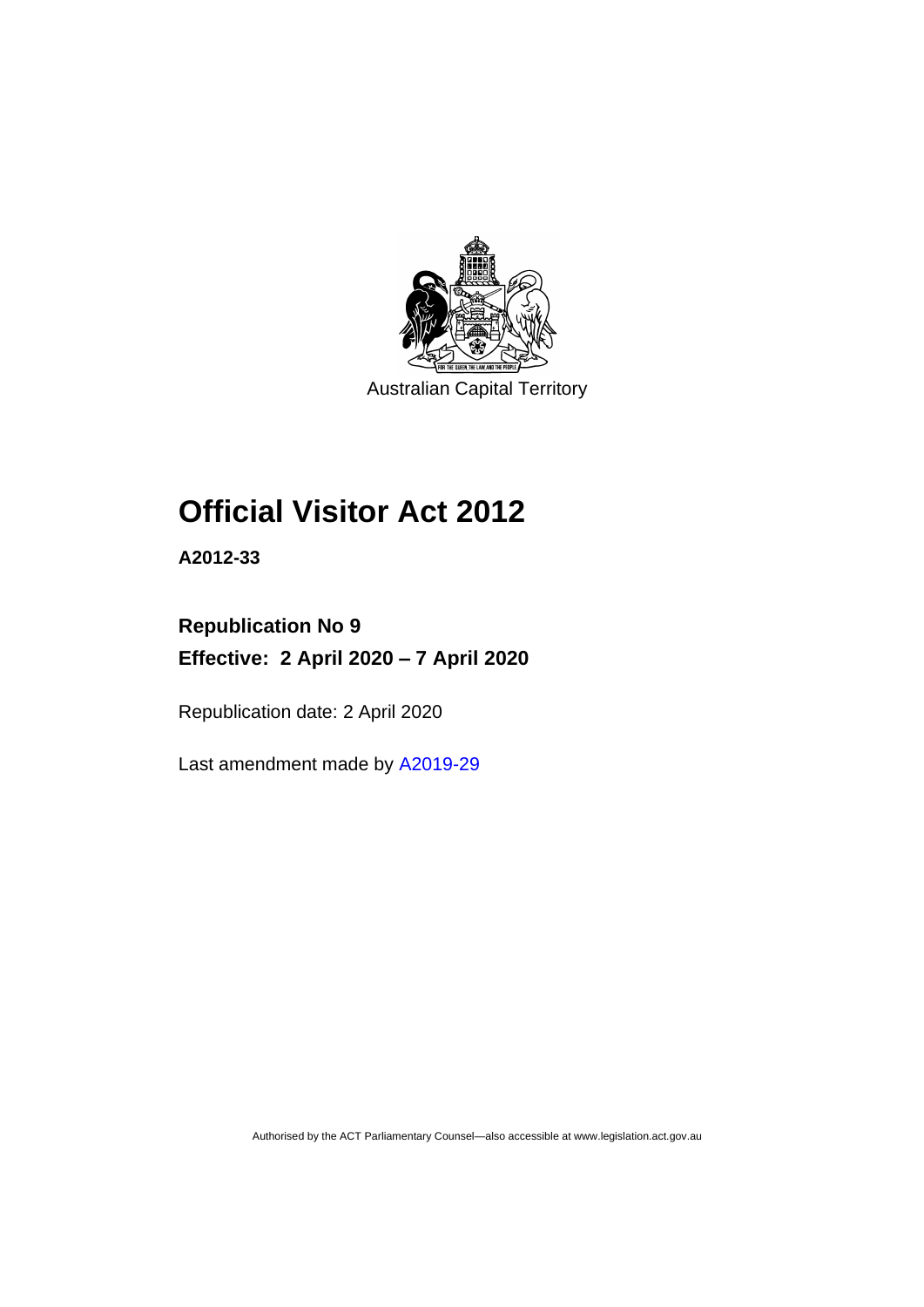# **About this republication**

#### **The republished law**

This is a republication of the *Official Visitor Act 2012* (including any amendment made under the *[Legislation Act 2001](http://www.legislation.act.gov.au/a/2001-14)*, part 11.3 (Editorial changes)) as in force on 2 April 2020*.* It also includes any commencement, amendment, repeal or expiry affecting this republished law to 2 April 2020.

The legislation history and amendment history of the republished law are set out in endnotes 3 and 4.

#### **Kinds of republications**

The Parliamentary Counsel's Office prepares 2 kinds of republications of ACT laws (see the ACT legislation register at [www.legislation.act.gov.au\)](http://www.legislation.act.gov.au/):

- authorised republications to which the *[Legislation Act 2001](http://www.legislation.act.gov.au/a/2001-14)* applies
- unauthorised republications.

The status of this republication appears on the bottom of each page.

#### **Editorial changes**

The *[Legislation Act 2001](http://www.legislation.act.gov.au/a/2001-14)*, part 11.3 authorises the Parliamentary Counsel to make editorial amendments and other changes of a formal nature when preparing a law for republication. Editorial changes do not change the effect of the law, but have effect as if they had been made by an Act commencing on the republication date (see *[Legislation Act 2001](http://www.legislation.act.gov.au/a/2001-14)*, s 115 and s 117). The changes are made if the Parliamentary Counsel considers they are desirable to bring the law into line, or more closely into line, with current legislative drafting practice.

This republication includes amendments made under part 11.3 (see endnote 1).

## **Uncommenced provisions and amendments**

If a provision of the republished law has not commenced, the symbol  $\mathbf{U}$  appears immediately before the provision heading. Any uncommenced amendments that affect this republished law are accessible on the ACT legislation register [\(www.legislation.act.gov.au\)](http://www.legislation.act.gov.au/). For more information, see the home page for this law on the register.

#### **Modifications**

If a provision of the republished law is affected by a current modification, the symbol  $\mathbf{M}$  appears immediately before the provision heading. The text of the modifying provision appears in the endnotes. For the legal status of modifications, see the *[Legislation](http://www.legislation.act.gov.au/a/2001-14)  Act [2001](http://www.legislation.act.gov.au/a/2001-14)*, section 95.

#### **Penalties**

At the republication date, the value of a penalty unit for an offence against this law is \$160 for an individual and \$810 for a corporation (see *[Legislation Act 2001](http://www.legislation.act.gov.au/a/2001-14)*, s 133).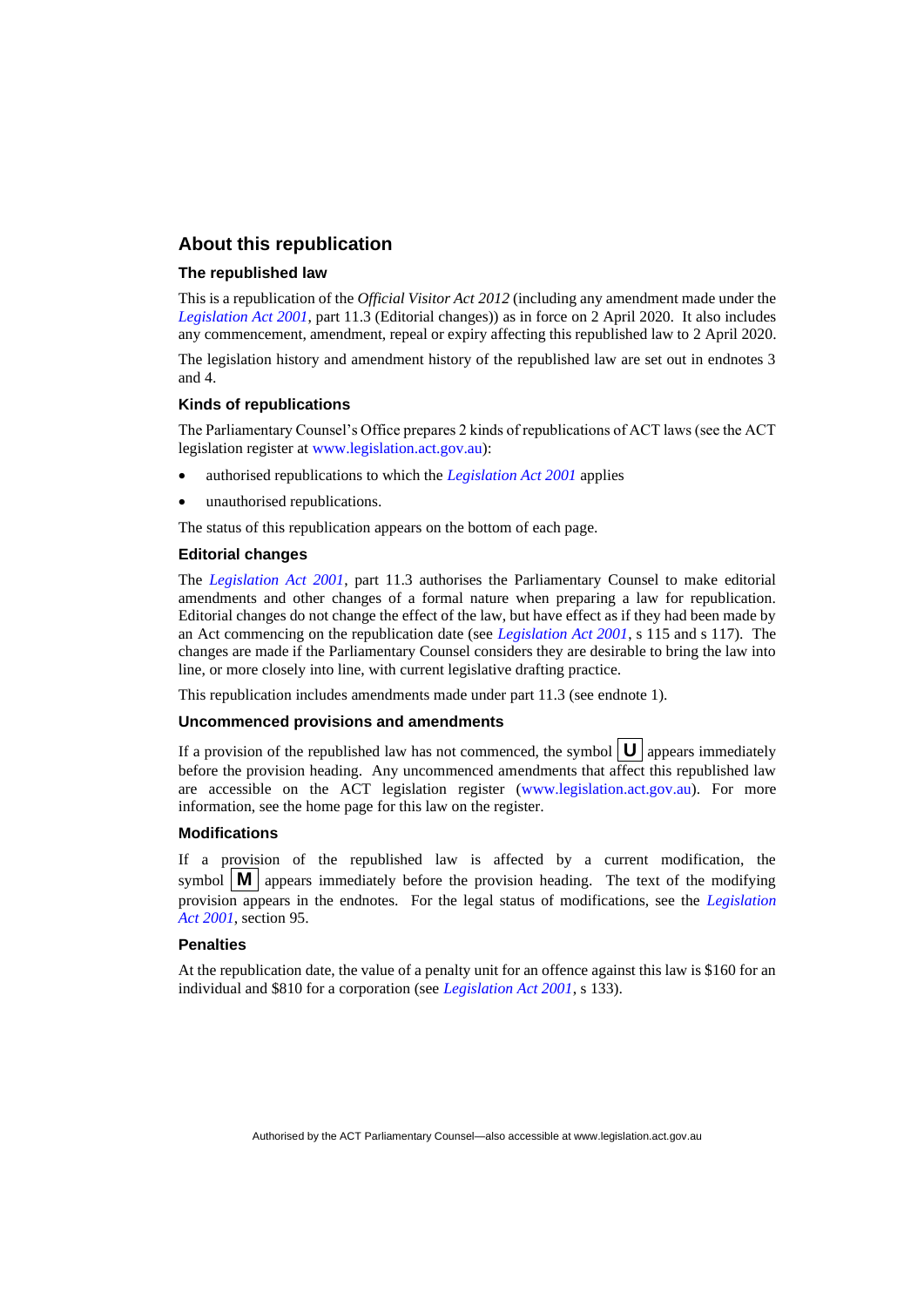

# **Official Visitor Act 2012**

# **Contents**

|                |                                                       | Page           |
|----------------|-------------------------------------------------------|----------------|
| Part 1         | <b>Preliminary</b>                                    |                |
| 1              | Name of Act                                           | 2              |
| 3              | Dictionary                                            | 2              |
| 4              | <b>Notes</b>                                          | $\overline{2}$ |
| 5              | Offences against Act—application of Criminal Code etc | 2              |
| Part 2         | <b>Important concepts</b>                             |                |
| 6              | Who is an <i>official visitor</i> ?                   | 3              |
| 7              | What is an operational Act?                           | 3              |
| 8              | Who is an entitled person?                            | 3              |
| 9              | What is a <i>visitable place</i> ?                    | 4              |
| 9A             | Authorisation to visit places                         | 4              |
| Part 3         | <b>Appointment of official visitors</b>               |                |
| 10             | Appointment                                           | 5              |
| R <sub>9</sub> | Official Visitor Act 2012                             | contents 1     |
| 02/04/20       | Effective: 02/04/20-07/04/20                          |                |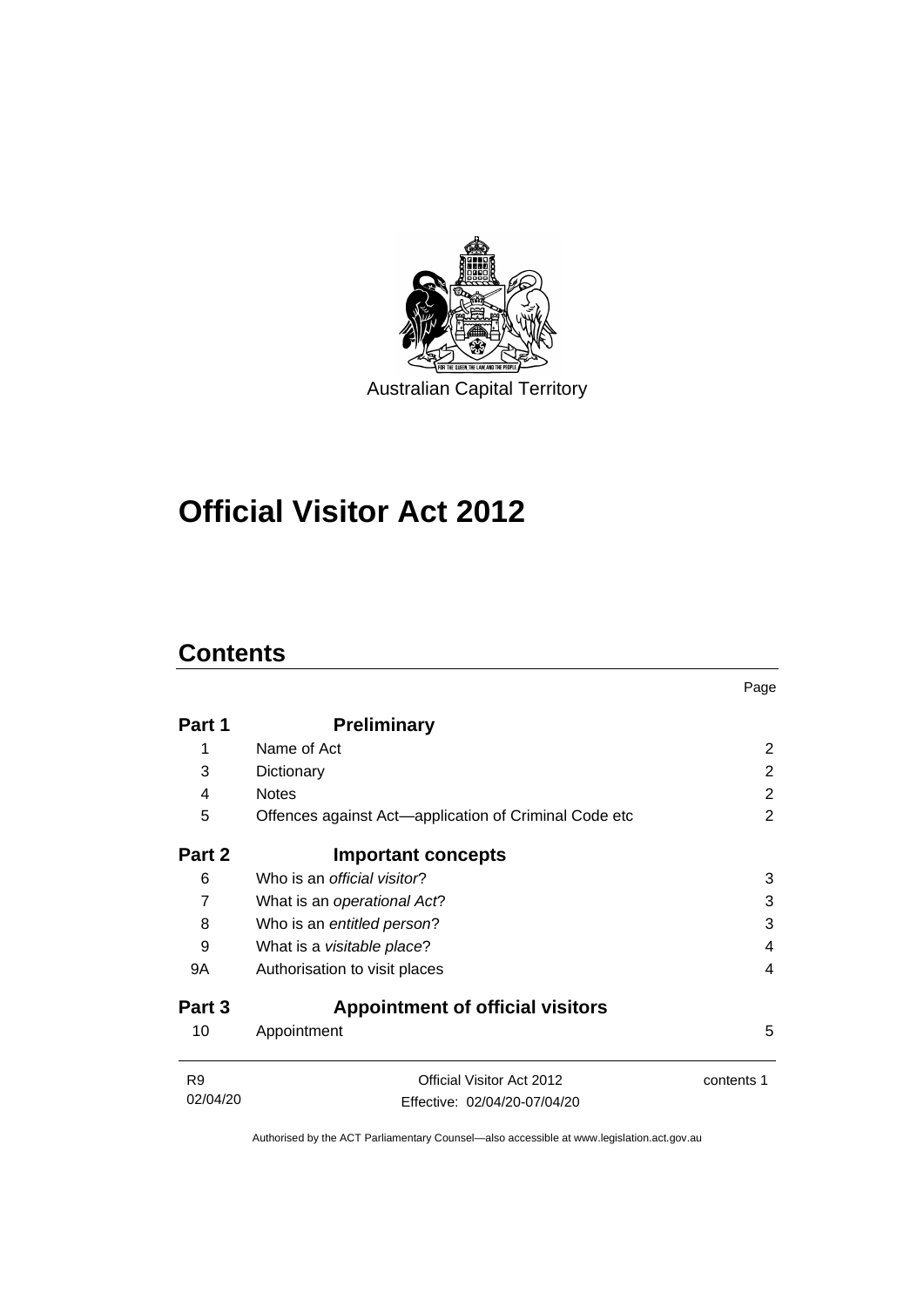| Contents |
|----------|

| 11      | Conditions of appointment                                              | Page<br>6      |
|---------|------------------------------------------------------------------------|----------------|
| 12      | Ending appointment                                                     | $\overline{7}$ |
| 13      | Handover of records by official visitors                               | 8              |
| Part 4  | <b>Functions of official visitors</b>                                  |                |
| 14      | Official visitor functions                                             | 9              |
| 14A     | Independence of official visitors                                      | 10             |
| 15      | Official visitor may enter visitable place etc                         | 10             |
| 16      | Official visitor must report non-compliant visitable places            | 11             |
| 17      | Reporting of complaints                                                | 12             |
| 18      | Assistance to official visitors                                        | 14             |
| 19      | Offences-failure to provide assistance etc                             | 15             |
| Part 5  | <b>Visits and complaints</b>                                           |                |
| 20      | Operating entity must let entitled people know about official visitors | 16             |
| 21      | Requests to meet official visitor                                      | 16             |
| 22      | Complaints to official visitors                                        | 17             |
| Part 5A | <b>Official visitors board</b>                                         |                |
| 23A     | Establishment of official visitors board                               | 18             |
| 23B     | Membership of official visitors board                                  | 18             |
| 23C     | Official visitors board functions                                      | 19             |
| 23D     | Official visitors board procedure                                      | 20             |
| 23DA    | Board annual report                                                    | 20             |
| Part 6  | <b>Miscellaneous</b>                                                   |                |
| 23DB    | Register of visitable places                                           | 22             |
| 23E     | Voting at meetings                                                     | 23             |
| 23F     | Minister may make guidelines                                           | 24             |
| 24      | Protection of officials from liability                                 | 24             |
| 25      | Offences-use or divulge protected information                          | 25             |
| 26      | Approved forms                                                         | 27             |
| 27      | Regulation-making power                                                | 27             |

contents 2 Official Visitor Act 2012 Effective: 02/04/20-07/04/20

R9 02/04/20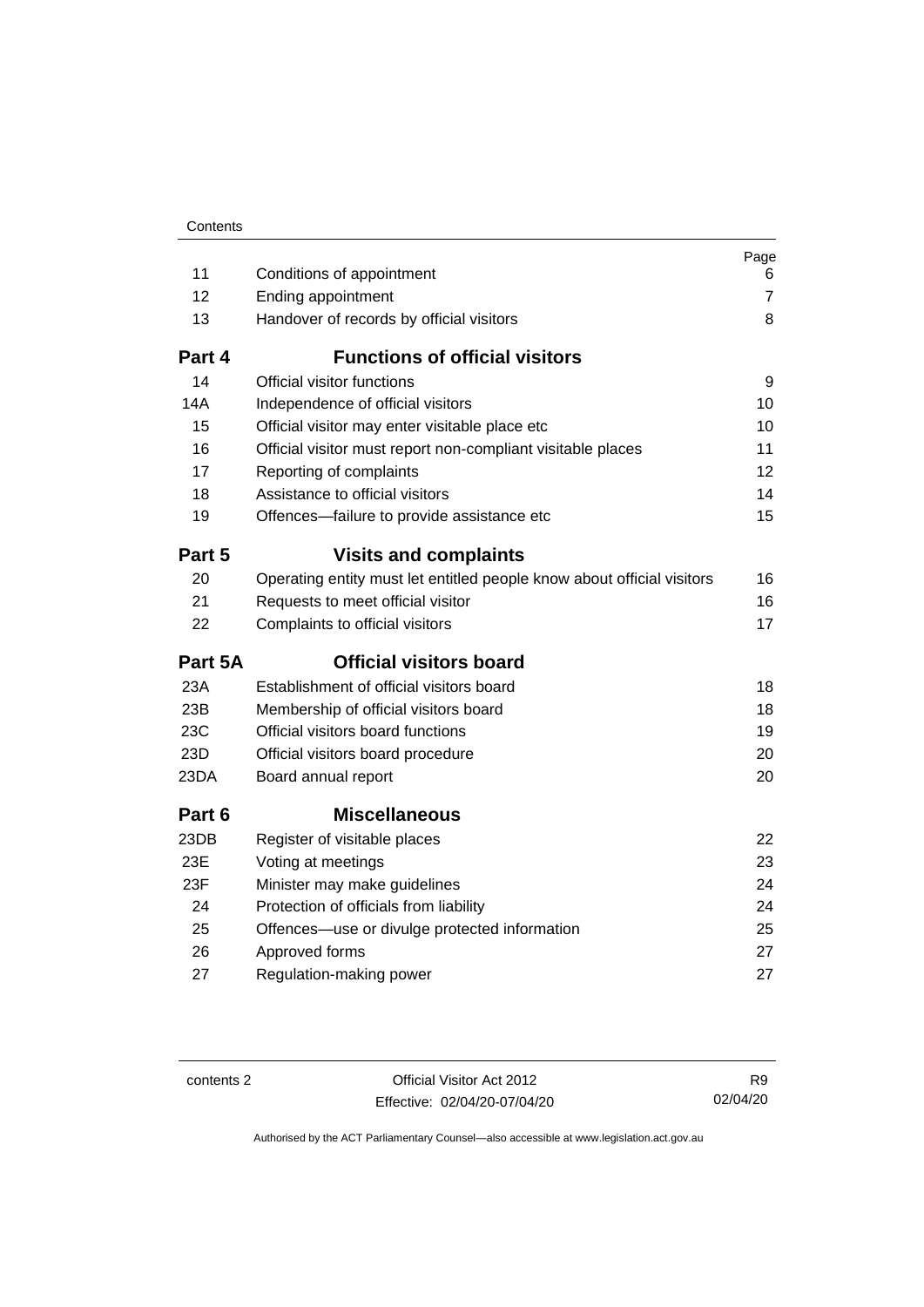|                   |                                               | Contents |
|-------------------|-----------------------------------------------|----------|
|                   |                                               | Page     |
| <b>Dictionary</b> |                                               | 28       |
|                   |                                               |          |
| <b>Endnotes</b>   |                                               |          |
| 1                 | About the endnotes                            | 30       |
| 2                 | Abbreviation key                              | 30       |
| 3                 | Legislation history                           | 31       |
| 4                 | Amendment history                             | 33       |
| 5                 | Earlier republications                        | 37       |
| 6                 | Expired transitional or validating provisions | 38       |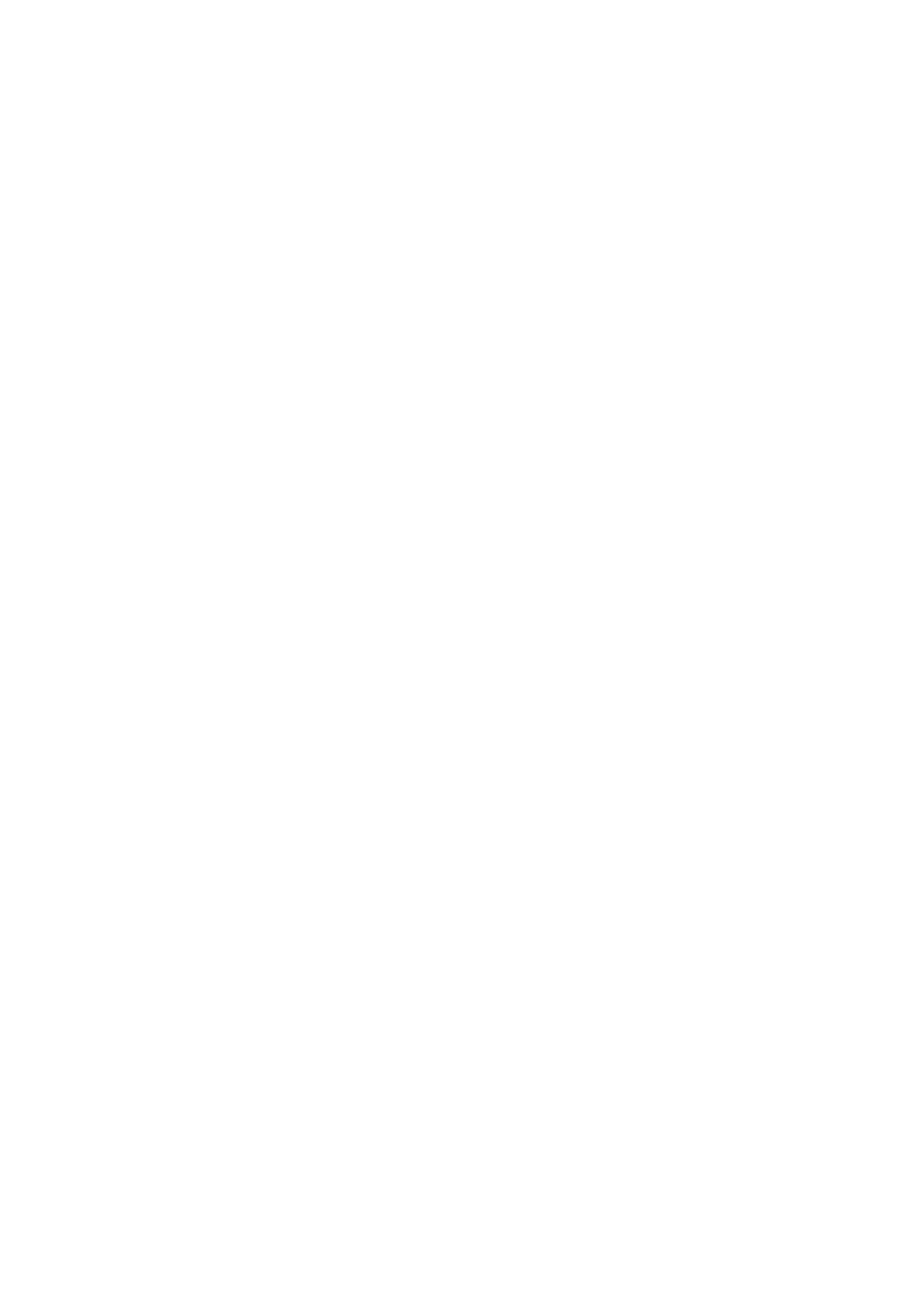

# **Official Visitor Act 2012**

An Act to provide for the appointment of official visitors, and for other purposes

R9 02/04/20

֖֖֖֚֚֚֡֬֝֬

page 1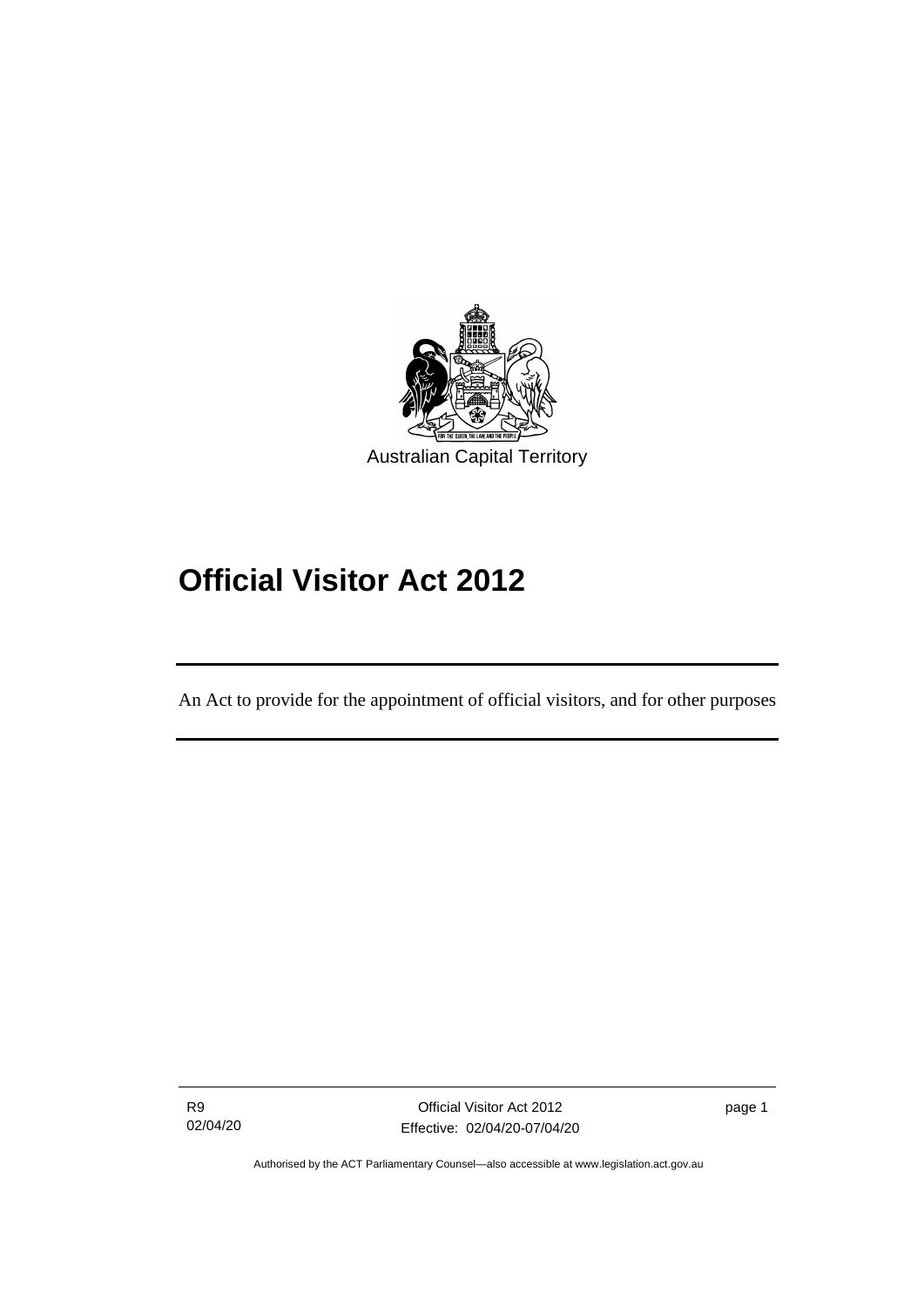#### **Part 1** Preliminary

Section 1

# <span id="page-7-0"></span>**Part 1 Preliminary**

# <span id="page-7-1"></span>**1 Name of Act**

This Act is the *Official Visitor Act 2012*.

## <span id="page-7-2"></span>**3 Dictionary**

The dictionary at the end of this Act is part of this Act.

*Note 1* The dictionary at the end of this Act defines certain terms used in this Act, and includes references (*signpost definitions*) to other terms defined elsewhere in this Act.

> For example, the signpost definition '*operational Act*—see section 7.' means that the term 'operational Act' is defined in that section.

*Note 2* A definition in the dictionary (including a signpost definition) applies to the entire Act unless the definition, or another provision of the Act, provides otherwise or the contrary intention otherwise appears (see [Legislation Act,](http://www.legislation.act.gov.au/a/2001-14) s 155 and s 156 (1)).

## <span id="page-7-3"></span>**4 Notes**

A note included in this Act is explanatory and is not part of this Act.

*Note* See the [Legislation Act,](http://www.legislation.act.gov.au/a/2001-14) s 127 (1), (4) and (5) for the legal status of notes.

<span id="page-7-4"></span>**5 Offences against Act—application of Criminal Code etc**

Other legislation applies in relation to offences against this Act.

*Note 1 Criminal Code* The [Criminal Code,](http://www.legislation.act.gov.au/a/2002-51) ch 2 applies to all offences against this Act (see Code, pt 2.1). The chapter sets out the general principles of criminal responsibility (including burdens of proof and general defences), and defines terms used

for offences to which the Code applies (eg *conduct*, *intention*, *recklessness* and *strict liability*).

## *Note 2 Penalty units*

The [Legislation Act,](http://www.legislation.act.gov.au/a/2001-14) s 133 deals with the meaning of offence penalties that are expressed in penalty units.

page 2 Official Visitor Act 2012 Effective: 02/04/20-07/04/20

R9 02/04/20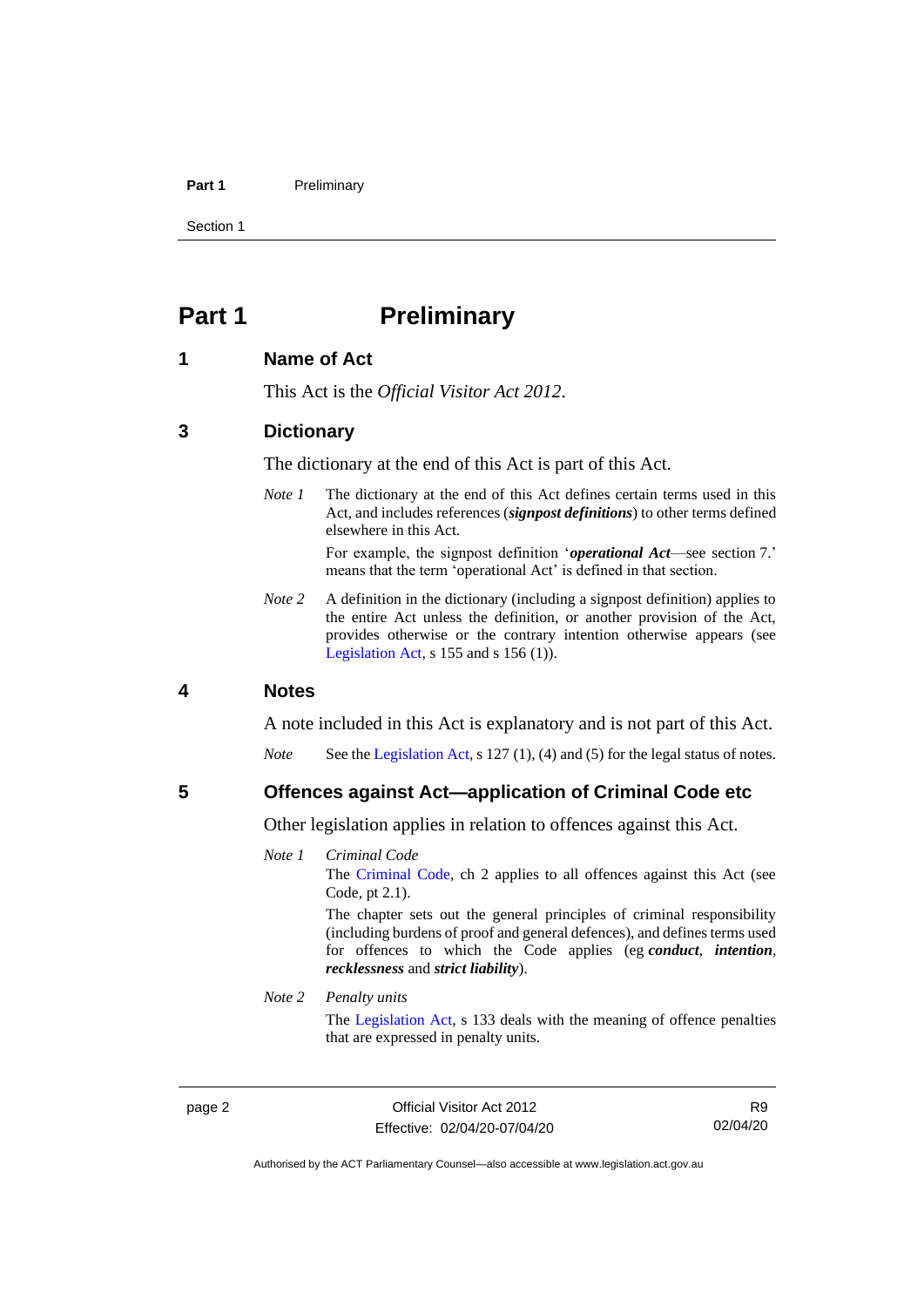# <span id="page-8-0"></span>**Part 2 Important concepts**

# <span id="page-8-1"></span>**6 Who is an** *official visitor***?**

For this Act:

*official visitor*, for a visitable place, means a person authorised to visit the place under section 9A.

# <span id="page-8-2"></span>**7 What is an** *operational Act***?**

Each of the following is an *operational Act*:

- (a) the *[Children and Young People Act 2008](http://www.legislation.act.gov.au/a/2008-19)*;
- (b) the *[Corrections Management Act 2007](http://www.legislation.act.gov.au/a/2007-15)*;
- (c) the *[Disability Services Act 1991](http://www.legislation.act.gov.au/a/1991-98)*;
- (d) the *[Housing Assistance Act 2007](http://www.legislation.act.gov.au/a/2007-8)*;
- (e) the *[Mental Health Act 2015](http://www.legislation.act.gov.au/a/2015-38)*.
- *Note* A reference to an Act includes a reference to the statutory instruments made or in force under the Act, including regulations (see [Legislation](http://www.legislation.act.gov.au/a/2001-14)  [Act,](http://www.legislation.act.gov.au/a/2001-14) s 104).

## <span id="page-8-3"></span>**8 Who is an** *entitled person***?**

For this Act:

*entitled person*, at a visitable place, means—

- (a) for a visitable place under the *[Children and Young People](http://www.legislation.act.gov.au/a/2008-19)  Act [2008](http://www.legislation.act.gov.au/a/2008-19)*—see that [Act,](https://www.legislation.act.gov.au/a/2008-19) section 37, definition of *entitled person*; and
- (b) for a visitable place under the *[Corrections Management](http://www.legislation.act.gov.au/a/2007-15)  Act [2007](http://www.legislation.act.gov.au/a/2007-15)*—see that [Act,](https://www.legislation.act.gov.au/a/2007-15) section 57, definition of *entitled person*; and
- (c) for a visitable place under the *[Disability Services Act 1991](http://www.legislation.act.gov.au/a/1991-98)*—see that [Act,](https://www.legislation.act.gov.au/a/1991-98) section 8A, definition of *entitled person*; and

page 3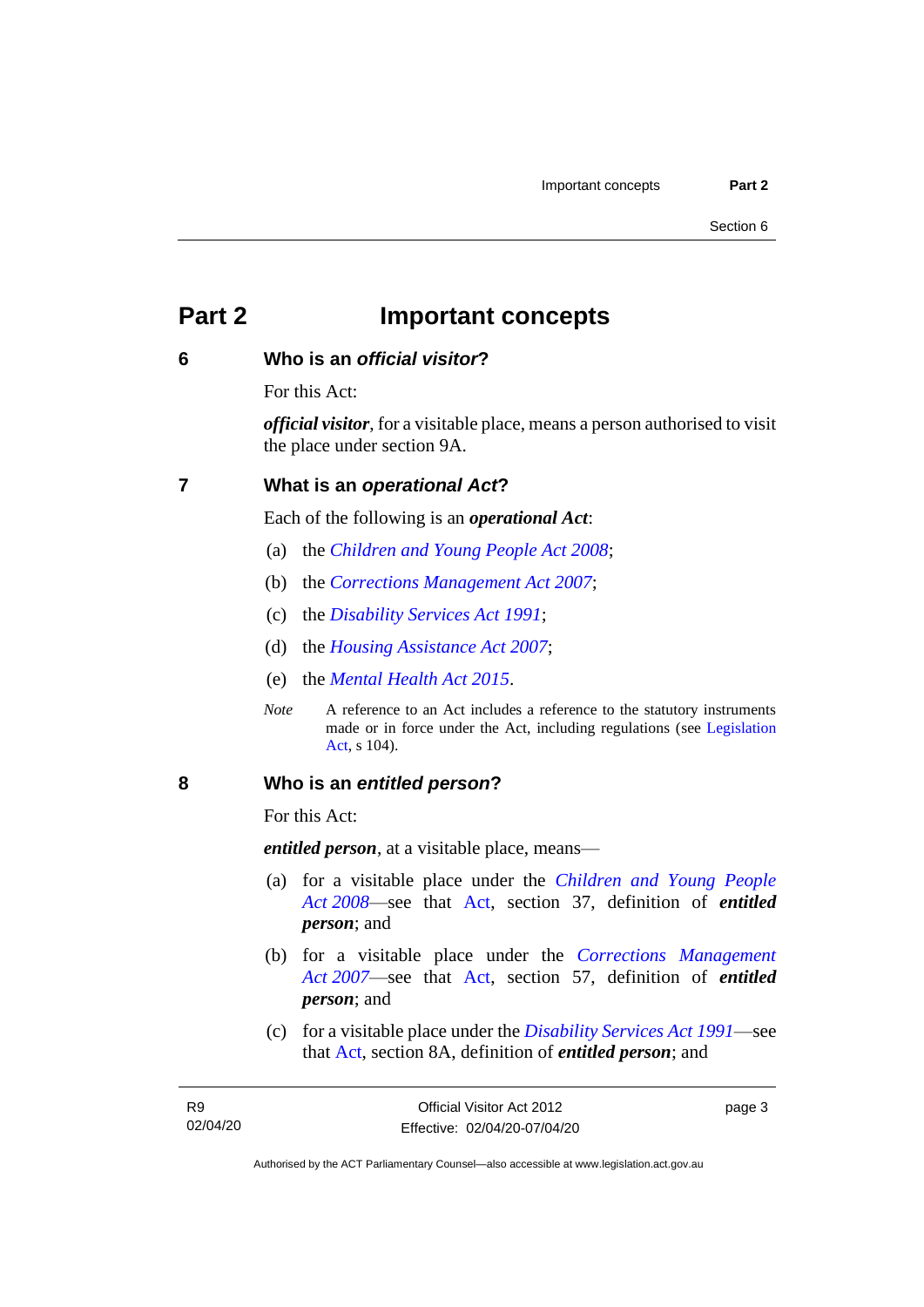Section 9

- (d) for a visitable place under the *[Housing Assistance Act 2007](http://www.legislation.act.gov.au/a/2007-8)* see that [Act,](https://www.legislation.act.gov.au/a/2007-8) section 25V, definition of *entitled person*; and
- (e) for a visitable place under the *[Mental Health Act 2015](http://www.legislation.act.gov.au/a/2015-38)*—see that [Act,](https://www.legislation.act.gov.au/a/2015-38) section 208, definition of *entitled person*.

<span id="page-9-0"></span>**9 What is a** *visitable place***?**

For this Act:

*visitable place* means a place mentioned in each of the following:

- (a) the *[Children and Young People Act](http://www.legislation.act.gov.au/a/2008-19) 2008*, section 37, definition of *visitable place*;
- (b) the *[Corrections Management Act](http://www.legislation.act.gov.au/a/2007-15) 2007*, section 57, definition of *visitable place*;
- (c) the *[Disability Services Act 1991](http://www.legislation.act.gov.au/a/1991-98)*, section 8B;
- (d) the *[Housing Assistance Act 2007](http://www.legislation.act.gov.au/a/2007-8)*, section 25V, definition of *visitable place*;
- (e) the *[Mental Health Act 2015](http://www.legislation.act.gov.au/a/2015-38)*, section 208, definition of *visitable place*.

# <span id="page-9-1"></span>**9A Authorisation to visit places**

- (1) An official visitor appointed under section 10 (1) for a visitable place is authorised to visit the place.
- (2) An official visitor appointed under section 10 (1) for a visitable place is authorised to visit another visitable place if asked, in writing, to visit the place, or deal with an entitled person at the place, by—
	- (a) an official visitor appointed under section 10 (1) for the place; or
	- (b) the official visitors board.

Authorised by the ACT Parliamentary Counsel—also accessible at www.legislation.act.gov.au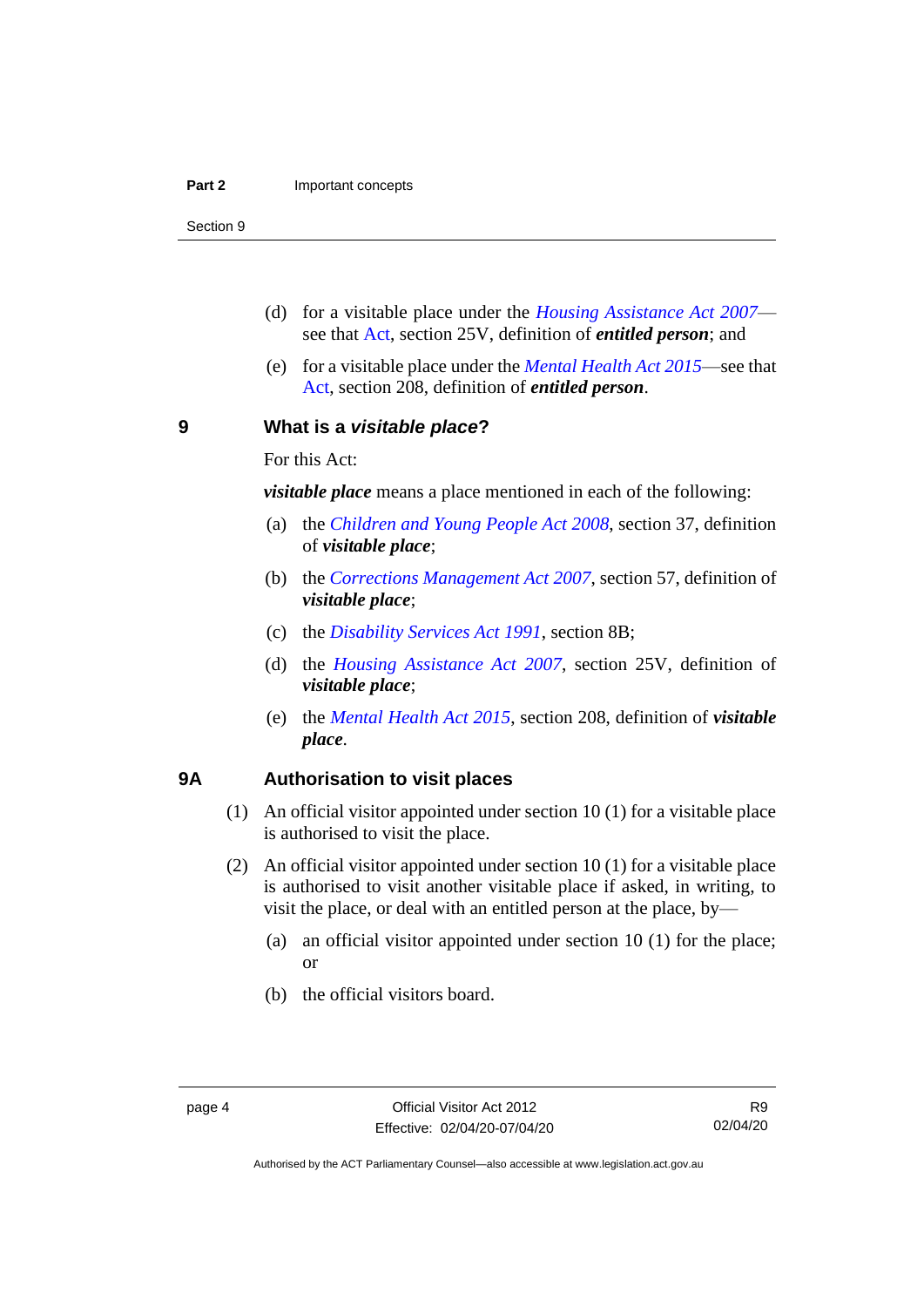# <span id="page-10-0"></span>**Part 3 Appointment of official visitors**

# <span id="page-10-1"></span>**10 Appointment**

- (1) The Minister must appoint the following:
	- (a) for a visitable place under the *[Children and Young People](http://www.legislation.act.gov.au/a/2008-19)  Act [2008](http://www.legislation.act.gov.au/a/2008-19)*—at least 2 official visitors, including 1 official visitor who is an Aboriginal or Torres Strait Islander person;
	- (b) for a visitable place under the *[Corrections Management](http://www.legislation.act.gov.au/a/2007-15)  Act [2007](http://www.legislation.act.gov.au/a/2007-15)*—at least 2 official visitors, including 1 official visitor who is an Aboriginal or Torres Strait Islander person;
	- (c) for a visitable place under the *[Disability Services Act 1991](http://www.legislation.act.gov.au/a/1991-98)*—at least 1 official visitor;
	- (d) for a visitable place under the *[Housing Assistance Act 2007](http://www.legislation.act.gov.au/a/2007-8)*—at least 1 official visitor;
	- (e) for a visitable place under the *[Mental Health Act 2015](http://www.legislation.act.gov.au/a/2015-38)*—at least 1 official visitor.
- (2) The Minister may appoint a person as an official visitor for a visitable place only if—
	- (a) the Minister has consulted the operational Minister for the place; and
	- (b) satisfied on reasonable grounds that the person has suitable qualifications or experience to exercise the functions of an official visitor for the place.
- (3) However, the Minister must not appoint a person as an official visitor for a visitable place if the person—
	- (a) is a public employee; or
	- (b) has a relevant interest in relation to the place.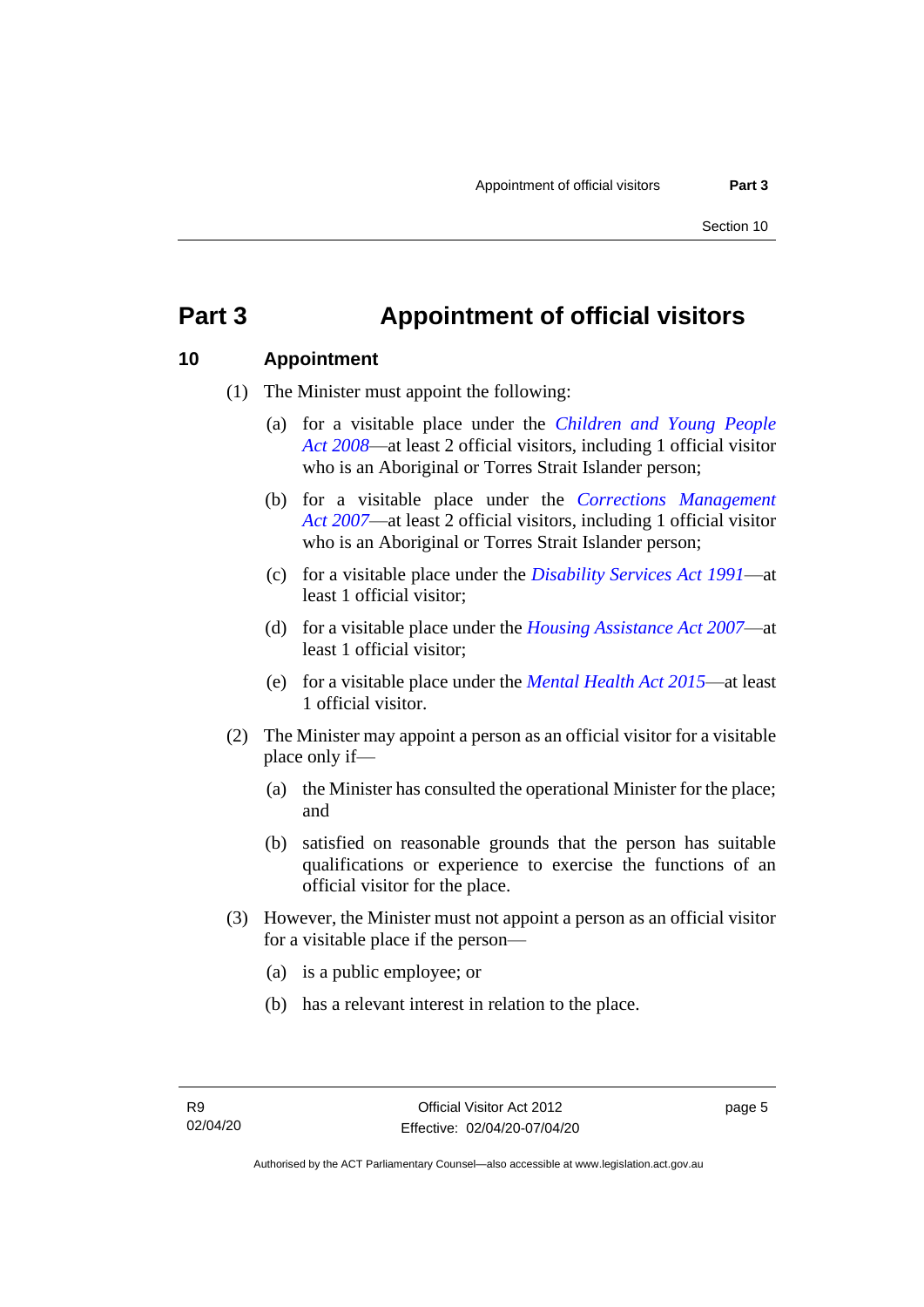Section 11

- (4) An operational Act may prescribe additional requirements for deciding whether or not to appoint a person as an official visitor for a visitable place.
- (5) In this section:

*Aboriginal or Torres Strait Islander person* means a person who—

- (a) is a descendant of an Aboriginal person or Torres Strait Islander person; and
- (b) identifies as an Aboriginal person or Torres Strait Islander person; and
- (c) is accepted as an Aboriginal person or Torres Strait Islander person by an Aboriginal community or Torres Strait Islander community.

*relevant interest*, in relation to a visitable place, means—

- (a) a direct interest in a contract with the place or an entity providing services to the visitable place; or
- (b) a financial interest in the place.

# <span id="page-11-0"></span>**11 Conditions of appointment**

- (1) An appointment as an official visitor must not be for longer than 3 years.
- (2) The conditions of appointment of an official visitor are the conditions agreed between the Minister and the person, subject to any determination under the *[Remuneration Tribunal Act 1995](http://www.legislation.act.gov.au/a/1995-55)*.
	- *Note 1* For the making of appointments (including acting appointments), see the [Legislation Act,](http://www.legislation.act.gov.au/a/2001-14) pt 19.3.
	- *Note 2* Certain Ministerial appointments require consultation with an Assembly committee and are disallowable (see [Legislation Act,](http://www.legislation.act.gov.au/a/2001-14) div 19.3.3).
	- *Note 3* A person may be reappointed to a position if the person is eligible to be appointed to the position (see [Legislation Act,](http://www.legislation.act.gov.au/a/2001-14) s 208 and dict, pt 1, def *appoint*).

R9 02/04/20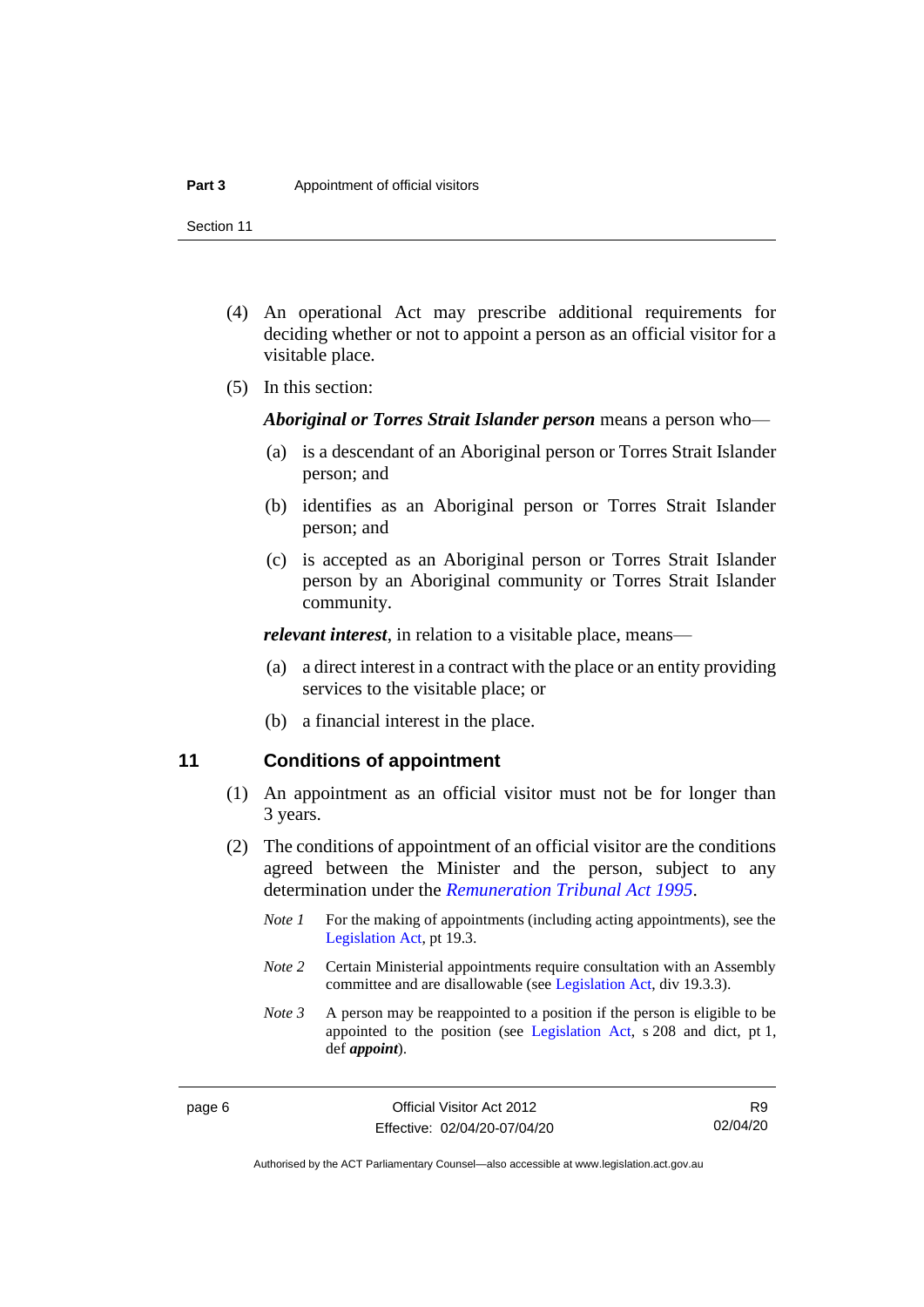# <span id="page-12-0"></span>**12 Ending appointment**

- (1) The Minister may end a person's appointment as an official visitor—
	- (a) for misbehaviour; or
	- (b) if the person—
		- (i) does not comply with any requirement in a guideline made under section 23F; and
		- (ii) continues to fail to visit the visitable place as required for 4 consecutive weeks; or
	- (c) if an operational Act prescribes requirements that the person must satisfy to be appointed as an official visitor—if the person no longer satisfies the criteria.
- (2) The Minister must end the person's appointment as an official visitor—
	- (a) for physical or mental incapacity, if the incapacity substantially affects the exercise of the person's functions; or
	- (b) if the person fails to take all reasonable steps to avoid being placed in a position where a conflict of interest arises during the exercise of the person's functions.
- (3) A person's appointment as an official visitor ends, by force of this section, if the person becomes a public employee.
	- *Note* A person's appointment also ends if the person resigns (see Legislation [Act,](http://www.legislation.act.gov.au/a/2001-14) s 210).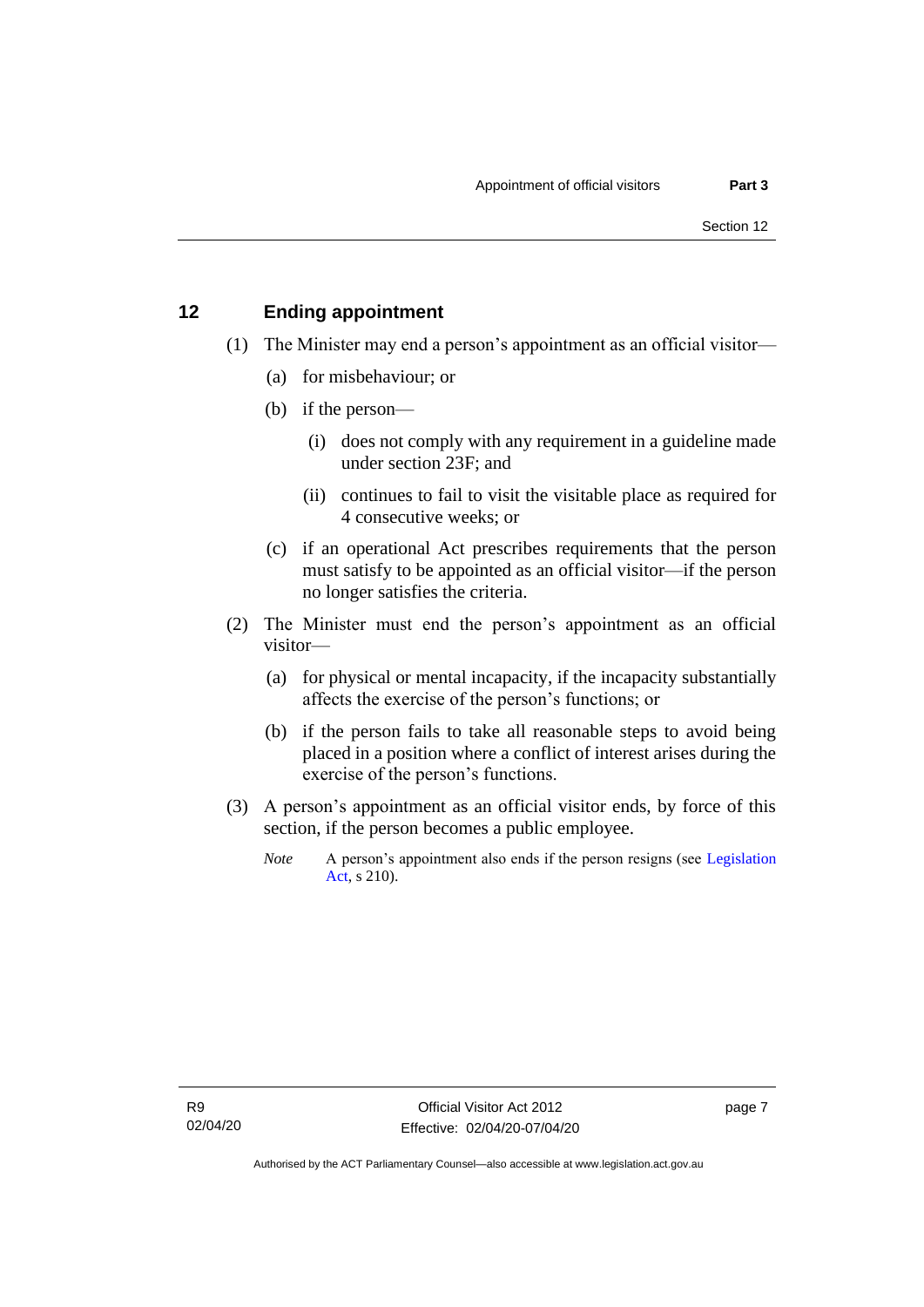Section 13

# <span id="page-13-0"></span>**13 Handover of records by official visitors**

- (1) This section applies if a person's appointment as an official visitor ends.
- (2) The person must, not later than 7 days after the day the appointment ends, give any official visitor record held by the person in relation to a visitable place to—
	- (a) the official visitors executive officer; or
	- (b) another official visitor for the place.
- (3) In this section:

*official visitor record* held by a person, means—

- (a) a record made or received by the person because of the person's functions as an official visitor; or
- (b) information held by the person because of the person's functions as an official visitor.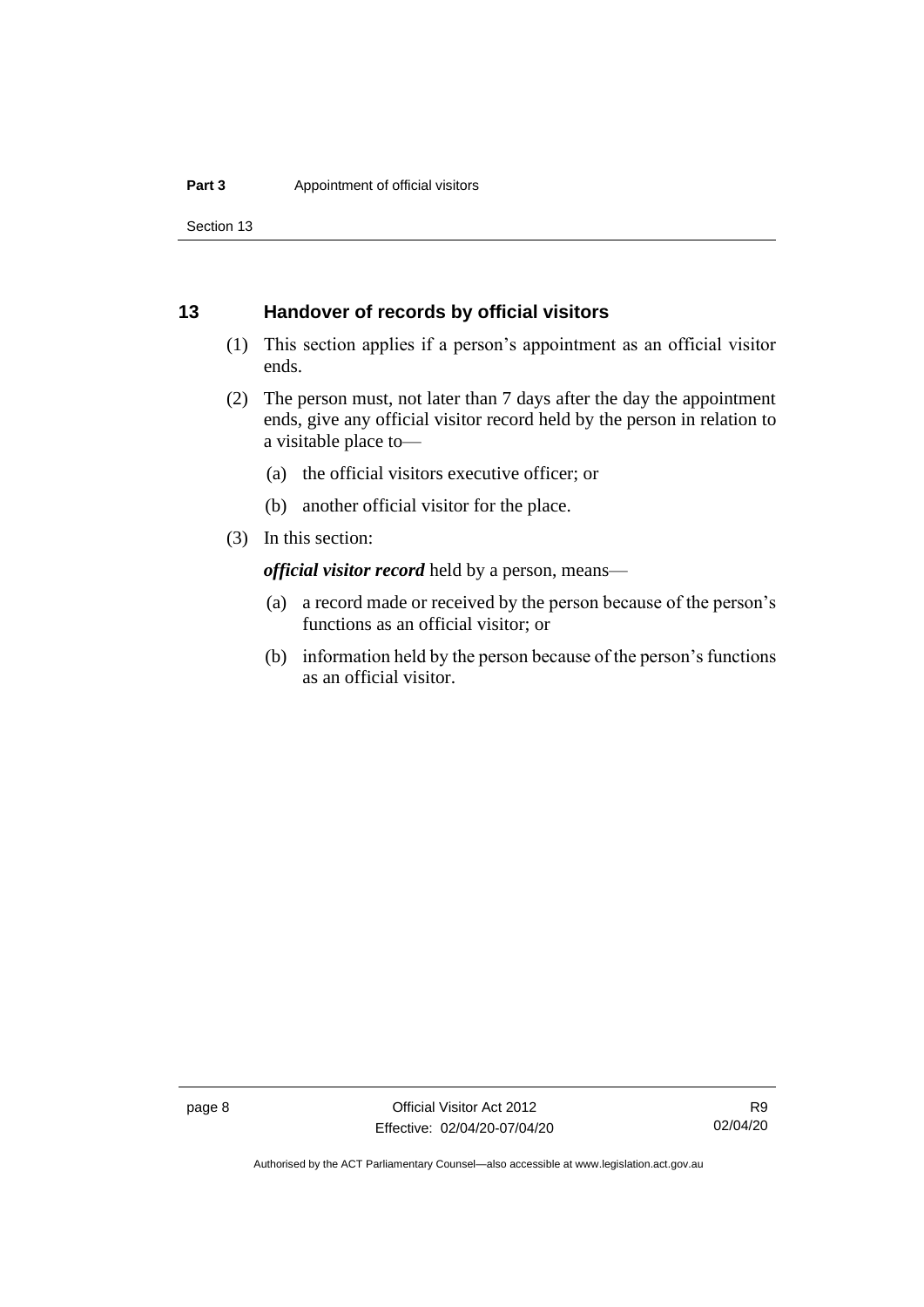# <span id="page-14-0"></span>**Part 4 Functions of official visitors**

# <span id="page-14-1"></span>**14 Official visitor functions**

- (1) An official visitor for a visitable place has the following functions:
	- (a) to visit the place and meet entitled people at the place;
	- (b) to monitor conditions, services and practices in the place;
	- (c) to investigate and seek to resolve complaints from, or on behalf of, entitled people at the place;
	- (d) to identify and report on systemic issues adversely affecting entitled people at the place;
	- (e) if appropriate, to refer complaints or issues from, or on behalf of, entitled people at the place to relevant investigative entities;
	- (f) to report to the Minister and operational Minister for the place as required under this Act;
	- (g) to exercise any other function given to an official visitor under this Act, an operational Act or another territory law.
- (2) An official visitor must, in exercising the official visitor's functions—
	- (a) respect and promote the human rights of entitled people; and
	- (b) promote the provision of services to, and care and treatment of, entitled people that is high quality and centres on the needs of entitled people; and
	- (c) have regard to the wishes of entitled people in relation to visits to visitable places and how complaints from or on behalf of entitled people are dealt with; and
	- (d) encourage the early resolution of complaints from, or on behalf of, entitled people whenever reasonable and practicable to do so; and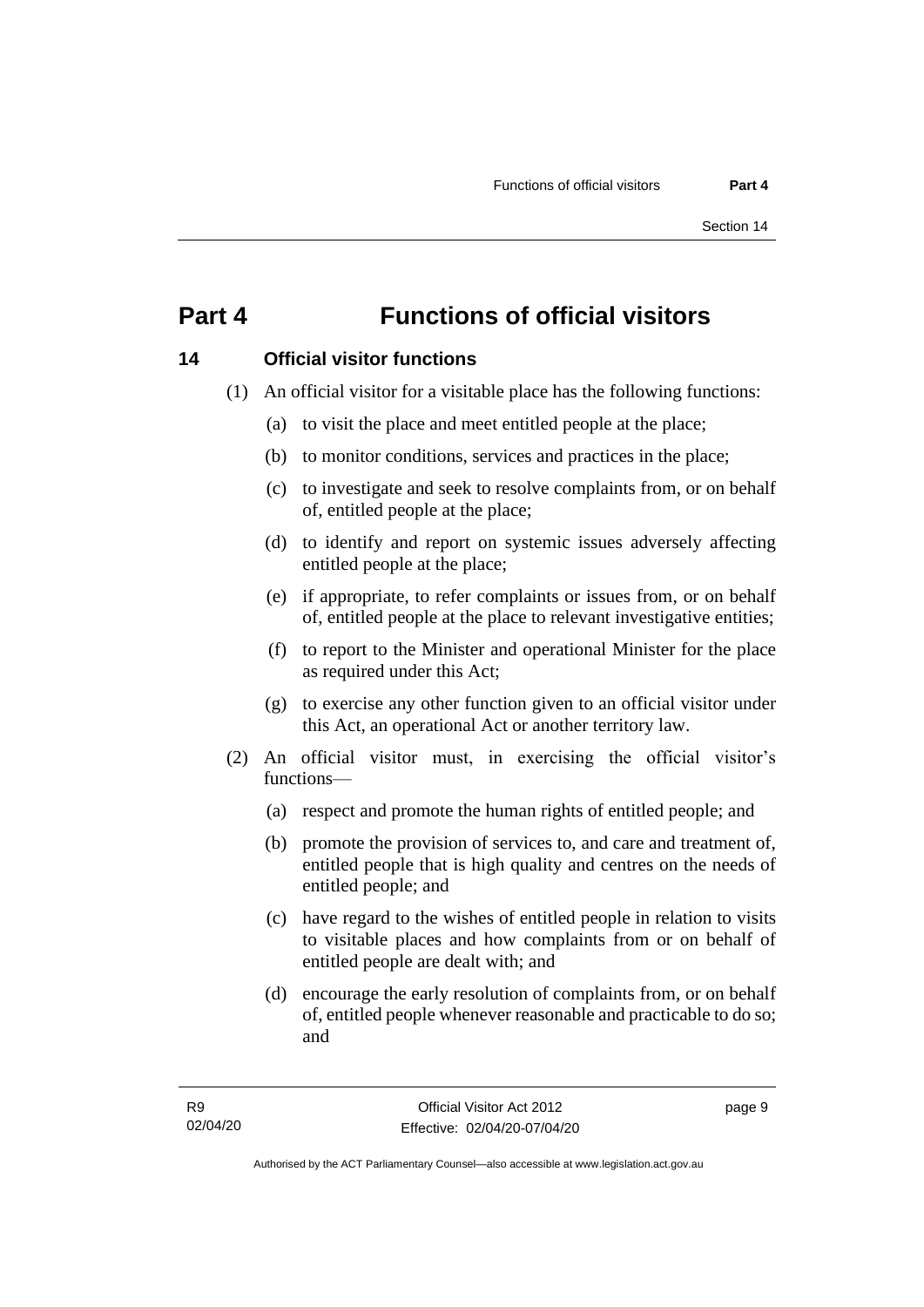#### **Part 4** Functions of official visitors

Section 14A

(e) have regard to the objects and principles in operational Acts.

# <span id="page-15-0"></span>**14A Independence of official visitors**

Except as provided in this Act or another territory law, an official visitor is not subject to the direction of anyone else in relation to the exercise of a function under this Act.

# <span id="page-15-1"></span>**15 Official visitor may enter visitable place etc**

(1) An official visitor for a visitable place may, at any reasonable time, enter the visitable place following a complaint or at the official visitor's own initiative.

## **Example—time that would not be reasonable**

a time that would hinder a search, or coincide with an escape attempt, at a visitable place

- (2) The official visitor may, when at the visitable place, inspect any health record or any other record relating to an entitled person at the visitable place if—
	- (a) the official visitor has the entitled person's—
		- (i) written consent; or
		- (ii) oral consent, if a written record of the consent is made by a person who heard the consent being given; or
	- (b) the official visitor—
		- (i) has taken reasonable steps to find out if the entitled person consents; and
		- (ii) reasonably believes the entitled person may not be able to make a decision about consent or communicate that decision; and
		- (iii) reasonably believes that access to the record is necessary and appropriate to allow the official visitor to exercise the official visitor's functions under this Act; and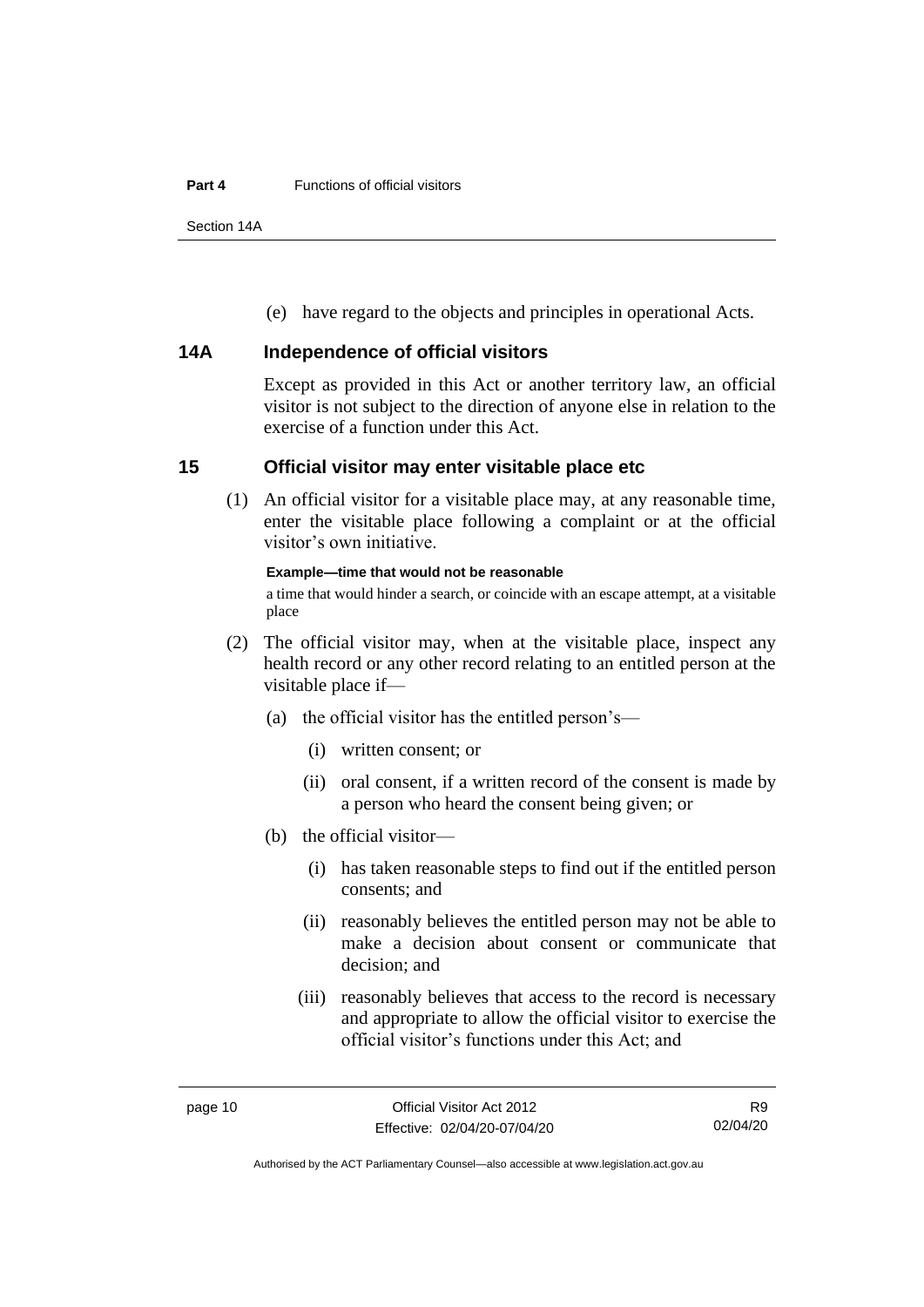(iv) the entitled person has not told, or otherwise indicated to, the official visitor that the person does not consent.

#### **Examples—other record relating to an entitled person**

for an entitled person in a mental health facility—dietary plans, behavioural plans, records about seclusion or chemical restraint, day plans, lists of rostered carers

- (3) If subsection (2) (b) applies and an official visitor inspects a record, the official visitor must, as soon as practicable, take reasonable steps to make the entitled person aware that the records were inspected.
- (4) The operating entity for a visitable place must keep a record of each time an official visitor accesses a record in accordance with subsection  $(2)$  (b).
- (5) The official visitor may also, when at the visitable place, inspect any other record required to be kept under the operational Act.
- (6) Subsection (2) (b) does not apply to any sensitive information (as defined under the *[Children and Young People Act 2008](http://www.legislation.act.gov.au/a/2008-19)*, section 845) included in a record.
	- *Note* The *[Children and Young People Act 2008](http://www.legislation.act.gov.au/a/2008-19)*, s 39 also deals with access to sensitive information by an official visitor.
- (7) Without limiting this section, the operational Act may prescribe minimum requirements for—
	- (a) a visit by the official visitor to the visitable place; and
	- (b) inspecting records under this section.

## <span id="page-16-0"></span>**16 Official visitor must report non-compliant visitable places**

- (1) This section applies if an official visitor for a visitable place believes on reasonable grounds that any of the following is not in accordance with the operational Act for the place:
	- (a) the care and other services provided to an entitled person at the place;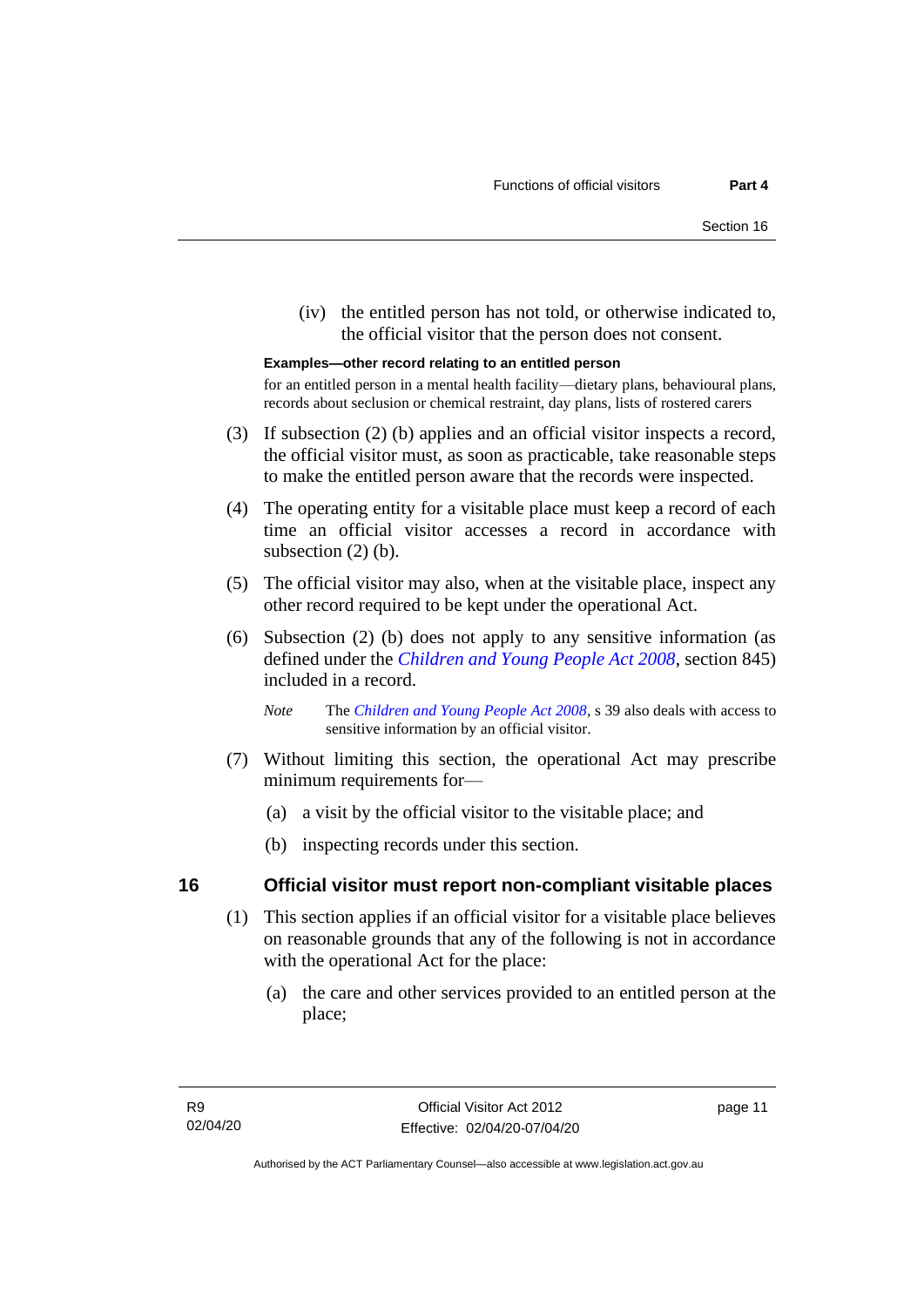#### **Part 4** Functions of official visitors

Section 17

- (b) the living conditions and activities of an entitled person at the place;
- (c) if an entitled person is detained under the operational Act at the place—the detention of the person at the place (including any aspect of the treatment, living conditions, work or activities of the detainee).
- (2) The official visitor—
	- (a) must report the belief to the operational Minister; and
	- (b) may report the belief to—
		- (i) the relevant director-general; and
		- (ii) the public advocate; and
		- (iii) the official visitors board; and
		- (iv) the senior practitioner.
- (3) An operational Act may prescribe other reporting requirements for the visitable place.

## <span id="page-17-0"></span>**17 Reporting of complaints**

- (1) An official visitor for a visitable place must prepare for each quarter—
	- (a) a written report (a *full report*) stating—
		- (i) the number and kinds of complaints received by the official visitor in relation to the place; and
		- (ii) the action taken on the complaints received; and
		- (iii) the number of visits by the official visitor to the place; and
		- (iv) the number and kinds of matters referred by the official visitor to an investigative entity; and
		- (v) any systemic issues identified by the official visitor; and

R9 02/04/20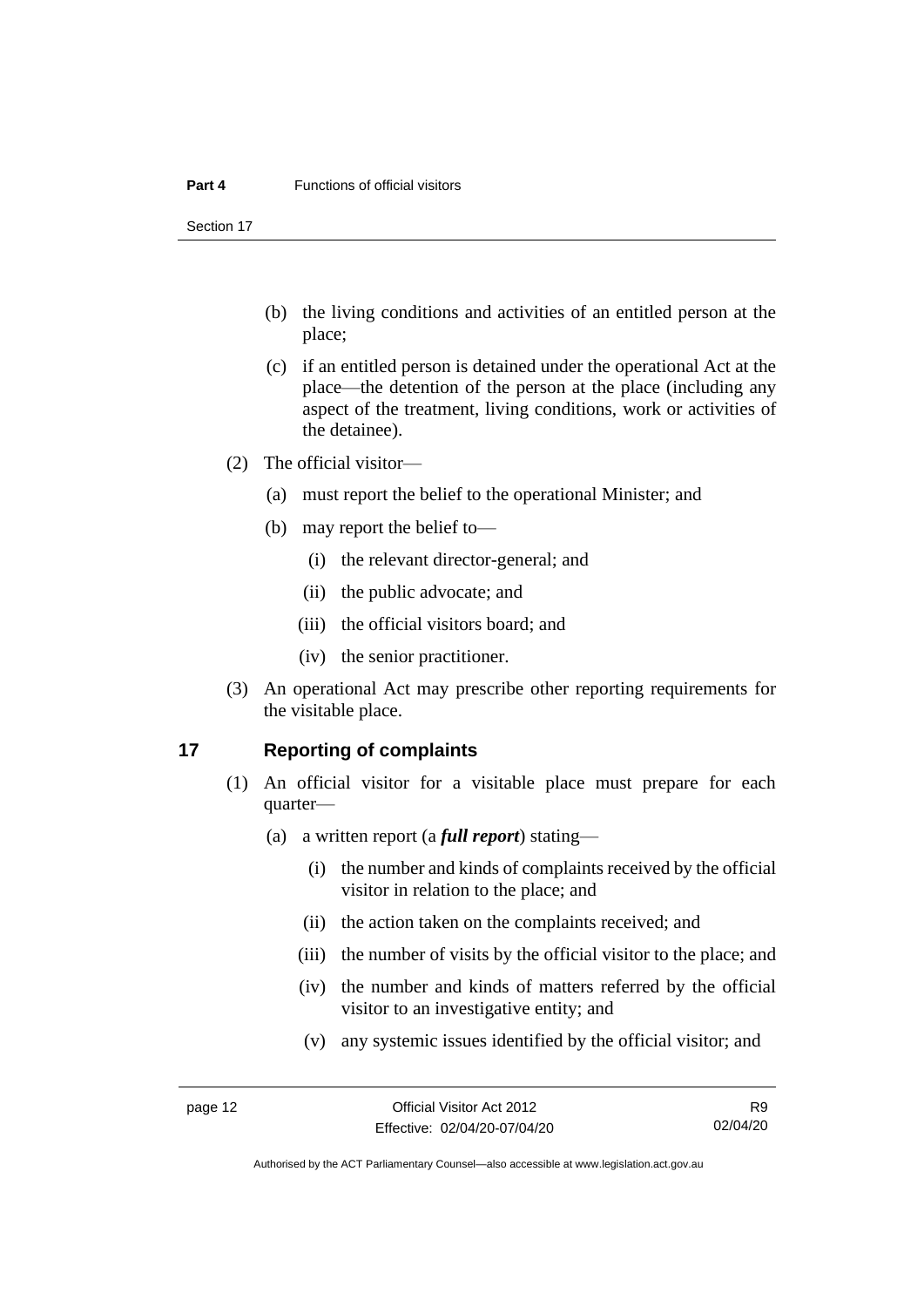- (vi) the number of times the official visitor inspected records in accordance with section 15 (2) (b); and
- (b) a written report (a *summary report*) summarising the matters mentioned in paragraph (a).
- (2) The full report may include—
	- (a) comments by the official visitor about anything in relation to a complaint mentioned in the report; and
	- (b) recommendations about any systemic issues identified by the official visitor.
- (3) The official visitor must give a copy of—
	- (a) the full report, as soon as practicable after the end of each quarter, to—
		- (i) the operational Minister for the visitable place; and
		- (ii) if the official visitor makes a recommendation in relation to the administrative unit responsible for administering the operational Act for the place—the relevant director-general for the place; and
	- (b) the summary report, as soon as practicable after the end of each quarter, to the following:
		- (i) the Minister;
		- (ii) the official visitors board;
		- (iii) the official visitors executive officer.
- (4) The official visitor may also give a copy of the report to any of the following:
	- (a) the relevant director-general for the visitable place;
	- (b) the public advocate;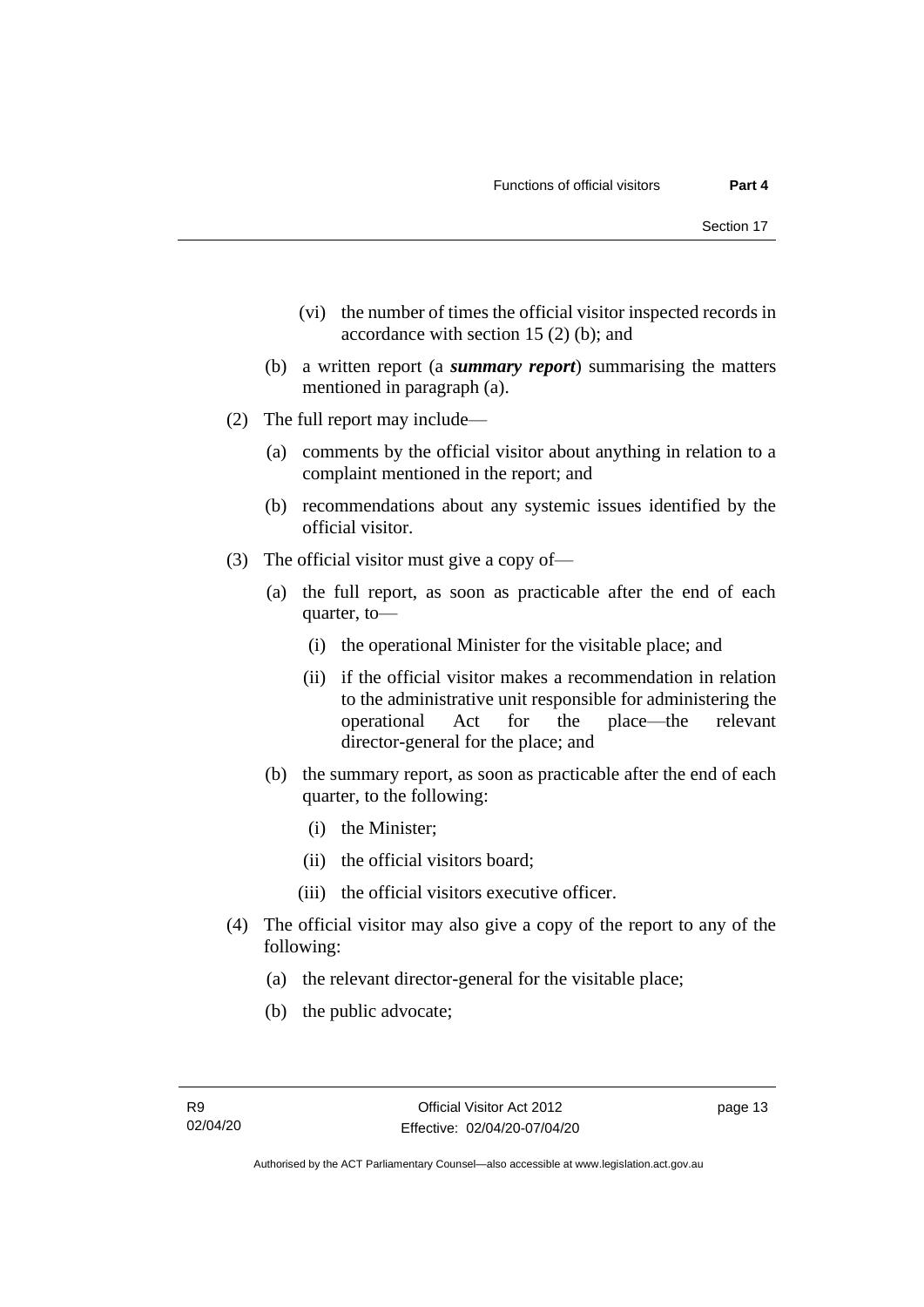#### **Part 4** Functions of official visitors

Section 18

- (c) if the report includes matters in relation to an administrative unit or operational Act for which another Minister is responsible the other Minister.
- (5) Information that identifies an entitled person at the visitable place—
	- (a) must not be included in a report to the Minister; and
	- (b) for any other report—may only be included in the report if the official visitor considers it necessary to deal with a complaint mentioned or issue raised in the report.
- (6) In this section:

*investigative entity* means an entity with power to require the production of documents or the answering of questions including, for example, the chief police officer, the human rights commission, the ombudsman and the integrity commissioner.

# <span id="page-19-0"></span>**18 Assistance to official visitors**

(1) An operating entity for a visitable place must give an official visitor for the place any reasonable assistance the official visitor asks for to exercise the official visitor's functions at the place.

#### **Examples**

- 1 giving access to documents and records relating to a complaint
- 2 answering reasonable questions about the facts of a complaint
- 3 giving reasonable access to facilities
- *Note* The [Legislation Act,](http://www.legislation.act.gov.au/a/2001-14) s 170 deals with the application of the privilege against self-incrimination.
- (2) An operating entity may only give an official visitor access to an entitled person's health record if the official visitor has complied with section 15  $(2)$  (a) or (b).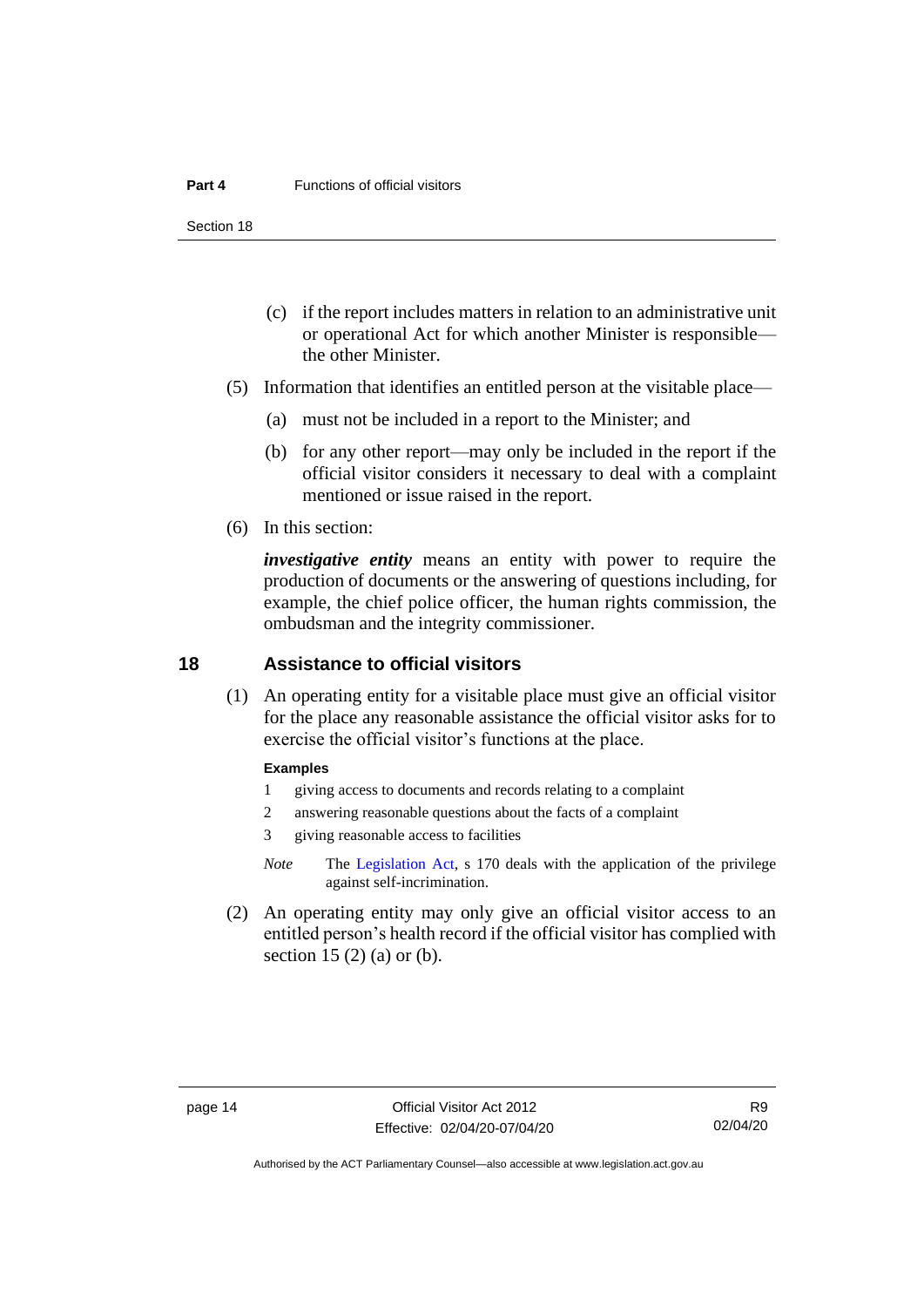# <span id="page-20-0"></span>**19 Offences—failure to provide assistance etc**

- (1) A person in charge of an operating entity for a visitable place must not, without reasonable excuse—
	- (a) refuse or neglect to render assistance if asked by an official visitor under section 18; or
	- (b) fail to answer any question if asked by an official visitor in the exercise of the official visitor's functions.

Maximum penalty: 50 penalty units.

(2) A person in charge of an operating entity for a visitable place must not, without reasonable excuse, obstruct or hinder an official visitor in the exercise of the official visitor's functions.

Maximum penalty: 50 penalty units, imprisonment for 6 months or both.

(3) A person in charge of an operating entity for a visitable place must keep a record of each visit by an official visitor to the visitable place.

Maximum penalty: 5 penalty units.

*Note* If a form is approved under s 26 for a record, the form must be used.

(4) In this section:

*person in charge*, of an operating entity, means—

- (a) if the operating entity is the Territory—the relevant director-general; and
- (b) in any other case—the person in charge of the entity.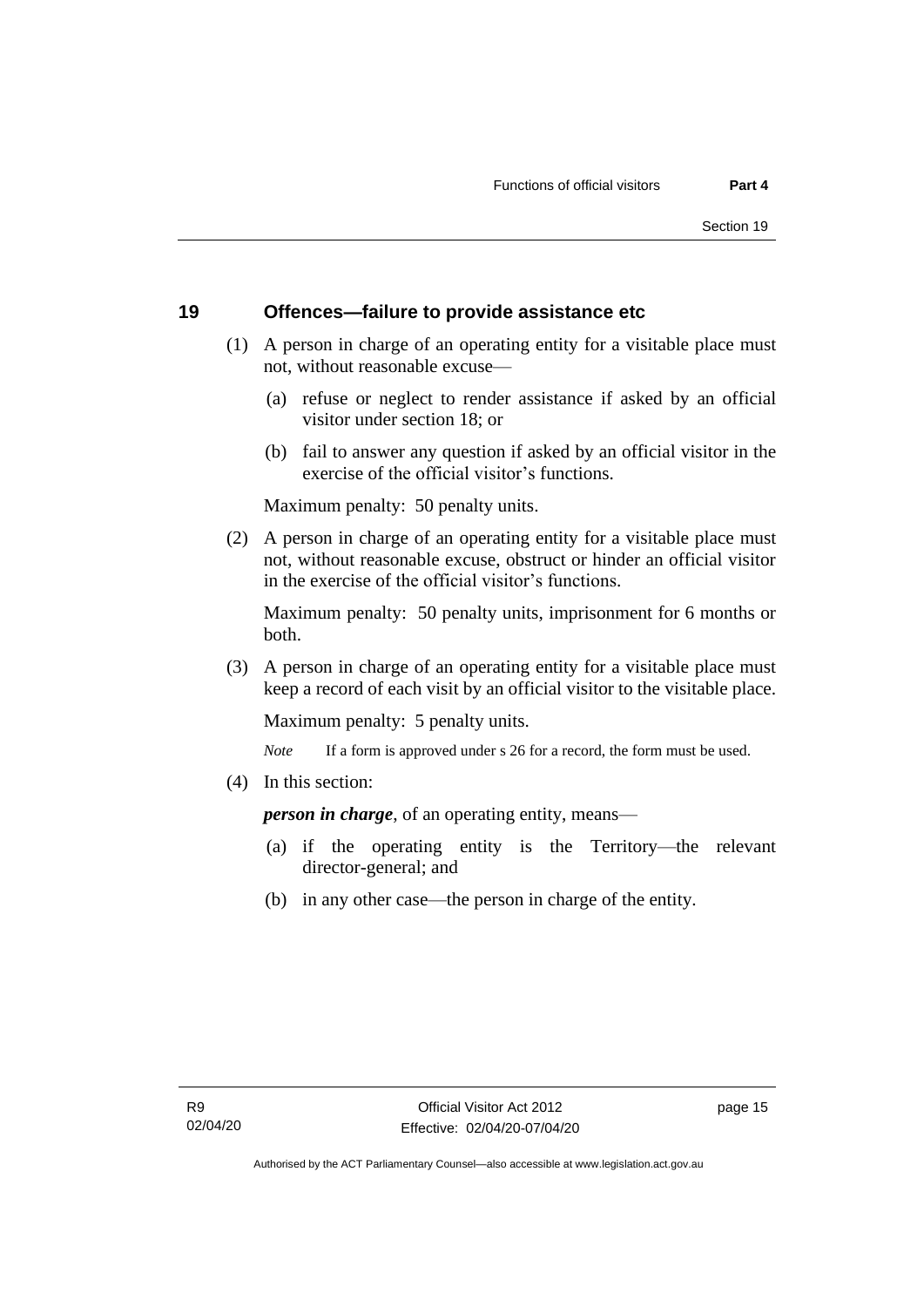#### **Part 5** Visits and complaints

Section 20

# <span id="page-21-0"></span>**Part 5 Visits and complaints**

# <span id="page-21-1"></span>**20 Operating entity must let entitled people know about official visitors**

- (1) An operating entity for a visitable place must tell an entitled person at the visitable place, or a person acting on the entitled person's behalf, about—
	- (a) the functions of an official visitor; and
	- (b) how the official visitor may be contacted.
- (2) Without limiting subsection (1), an operating entity for a visitable place must, not later than when an entitled person first enters the place, give the person information about their right to make complaints under this Act in a way that is accessible to the person.

#### **Examples—giving information**

- 1 if an entitled person is likely to go to a common area in a visitable place a notice in a prominent position on the wall in the area
- 2 if it is not practicable or appropriate to put up a notice in a visitable place give an entitled person a pamphlet
- 3 if an entitled person is not able to see or understand information in writing tell the person orally
- 4 if an entitled person is not able to understand the information—give written information to the person's legal guardian

# <span id="page-21-2"></span>**21 Requests to meet official visitor**

- (1) This section applies if an entitled person at a visitable place tells the operating entity for the place that the person wants to meet an official visitor.
- (2) The operating entity must ensure that an official visitor for the visitable place is told of the request as soon as practicable, but not later than 24 hours after the request is made.

Authorised by the ACT Parliamentary Counsel—also accessible at www.legislation.act.gov.au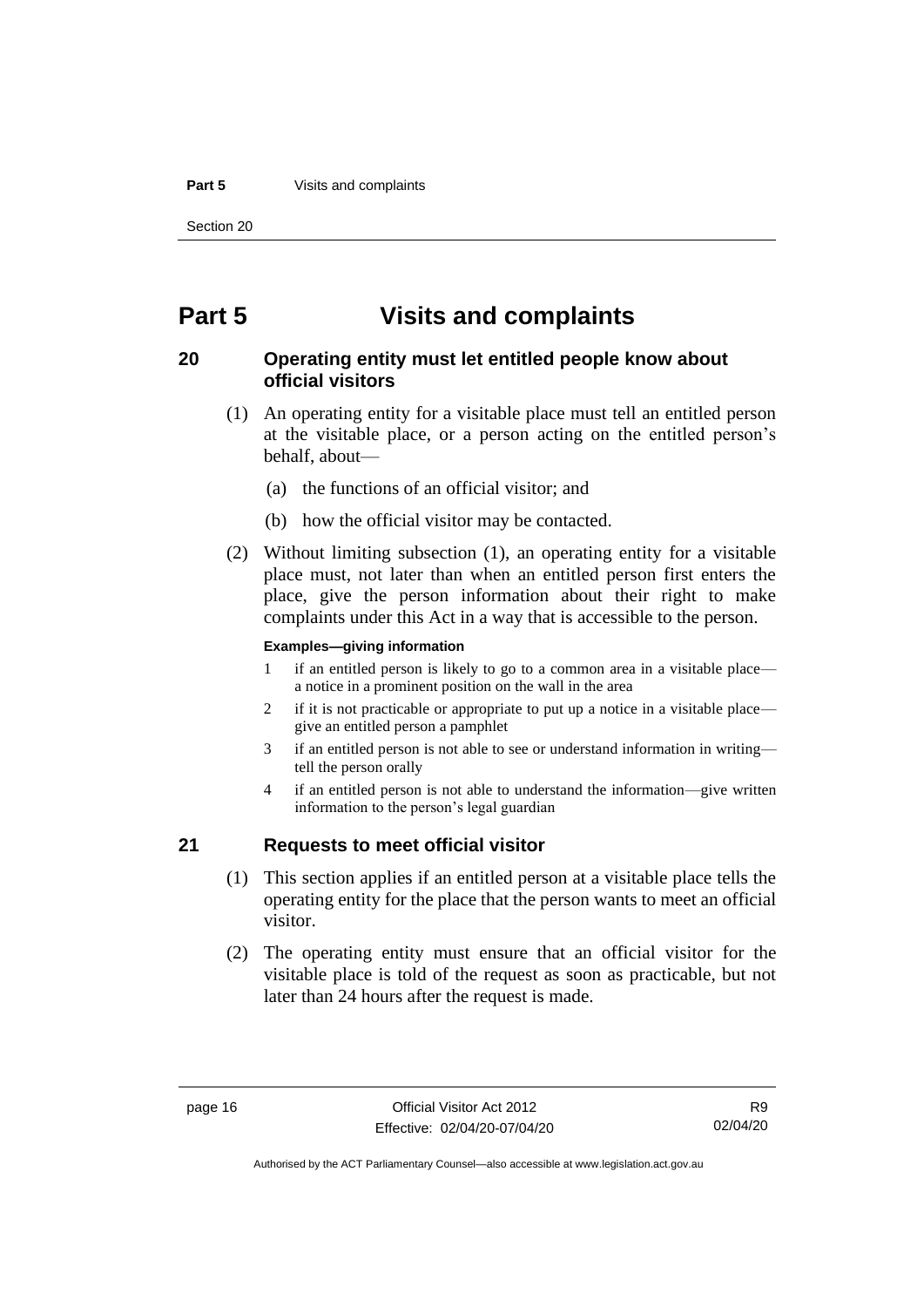(3) An operating entity must not ask an entitled person, and the person need not explain to the operating entity, why the person wants to meet an official visitor.

# <span id="page-22-0"></span>**22 Complaints to official visitors**

- (1) An entitled person at a visitable place, or anyone else, may complain to an official visitor for the place about any aspect of the person's accommodation including—
	- (a) the conditions of accommodation of an entitled person; or
	- (b) the care or services provided to an entitled person at the place; or
	- (c) the activities available to an entitled person at the place; or
	- (d) how the place is conducted.
- (2) The entitled person may make the complaint to the official visitor personally or through someone else.
- (3) The entitled person may ask to make a complaint—
	- (a) to the official visitor with no-one else present; and
	- (b) to an official visitor of the same gender.
- (4) If the official visitor agrees that the complaint may be made with only the entitled person present, the operating entity must provide reasonably private facilities for the complaint to be made.
- (5) In this section:

*accommodation*, of an entitled person, includes, if an entitled person is detained or confined under an operational Act at a visitable place, the person's detention or confinement.

page 17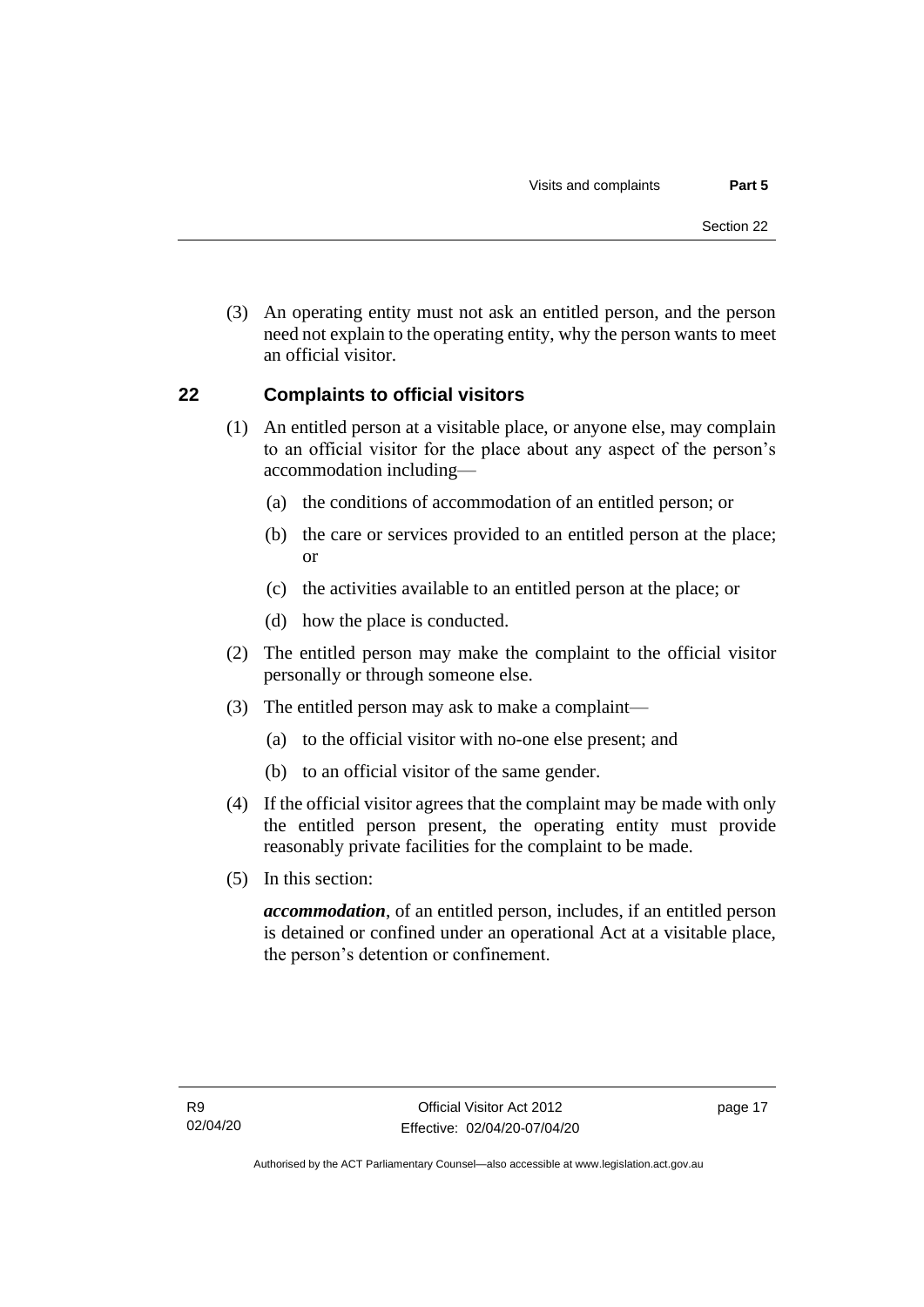#### **Part 5A** Official visitors board

Section 23A

# <span id="page-23-0"></span>**Part 5A Official visitors board**

## <span id="page-23-1"></span>**23A Establishment of official visitors board**

The official visitors board is established.

## <span id="page-23-2"></span>**23B Membership of official visitors board**

- (1) The official visitors board is made up of—
	- (a) the public trustee and guardian; and
	- (b) at least 1 commissioner under the *[Human Rights Commission](http://www.legislation.act.gov.au/a/2005-40)  Act [2005](http://www.legislation.act.gov.au/a/2005-40)* nominated by the commissioners under that Act; and
	- (c) 2 official visitors elected by the official visitors; and
	- (d) any other members appointed by the Minister under subsection (2).
- (2) The Minister—
	- (a) must appoint the chair of the board; and
	- (b) may appoint other members of the board as the Minister considers appropriate.
	- *Note 1* For the making of appointments (including acting appointments), see the [Legislation Act,](http://www.legislation.act.gov.au/a/2001-14) pt 19.3.
	- *Note 2* In particular, a person may be appointed for a particular provision of a law (see [Legislation Act,](http://www.legislation.act.gov.au/a/2001-14) s 7 (3)) and an appointment may be made by naming a person or nominating the occupant of a position (se[e Legislation](http://www.legislation.act.gov.au/a/2001-14)  [Act,](http://www.legislation.act.gov.au/a/2001-14) s 207).
	- *Note 3* Certain Ministerial appointments require consultation with an Assembly committee and are disallowable (see [Legislation Act,](http://www.legislation.act.gov.au/a/2001-14) div 19.3.3).
- (3) The Minister may determine procedures for subsection (1) (c).
- (4) A determination is a notifiable instrument.

*Note* A notifiable instrument must be notified under the [Legislation Act.](http://www.legislation.act.gov.au/a/2001-14)

R9 02/04/20

Authorised by the ACT Parliamentary Counsel—also accessible at www.legislation.act.gov.au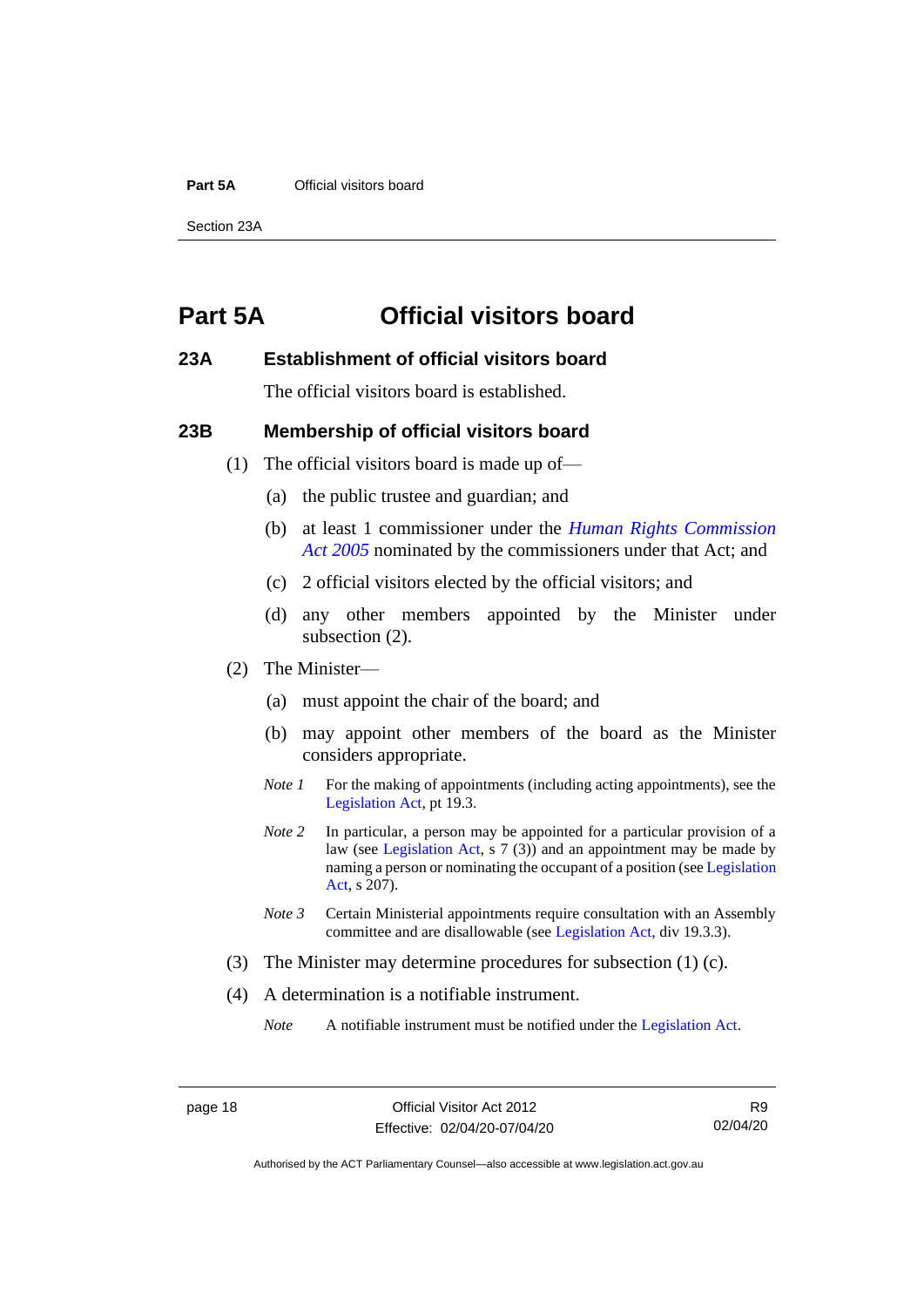# <span id="page-24-0"></span>**23C Official visitors board functions**

- (1) The official visitors board has the following functions:
	- (a) to oversee the exercise of functions by official visitors under this Act, an operational Act or another territory law;
	- (b) to arrange for the recruitment, induction, training and support of official visitors;
	- (c) to provide support for and manage the exercise of functions by official visitors under this Act, an operational Act or another territory law;
	- (d) to consider and try to resolve any complaints about official visitors;
	- (e) to exercise any other function given to the board under this Act, an operational Act or another territory law.
- (2) The chair of the board may arrange with the head of service to use the services of a public servant (the *official visitors executive officer*)  $to$ —
	- (a) provide support to the board in the exercise of the board's functions; and
	- (b) exercise any other function given to the official visitors executive officer under this Act, an operational Act or another territory law.
	- *Note* The head of service may delegate powers in relation to the management of public servants to a public servant or another person (see *[Public Sector](http://www.legislation.act.gov.au/a/1994-37)  [Management Act 1994](http://www.legislation.act.gov.au/a/1994-37)*, s 18).
- (3) The chair of official visitors board may delegate the board's functions under this Act, an operational Act or another territory law to the official visitors executive officer or another public servant.
	- *Note* For the making of delegations and the exercise of delegated functions, see the [Legislation Act,](http://www.legislation.act.gov.au/a/2001-14) pt 19.4.

page 19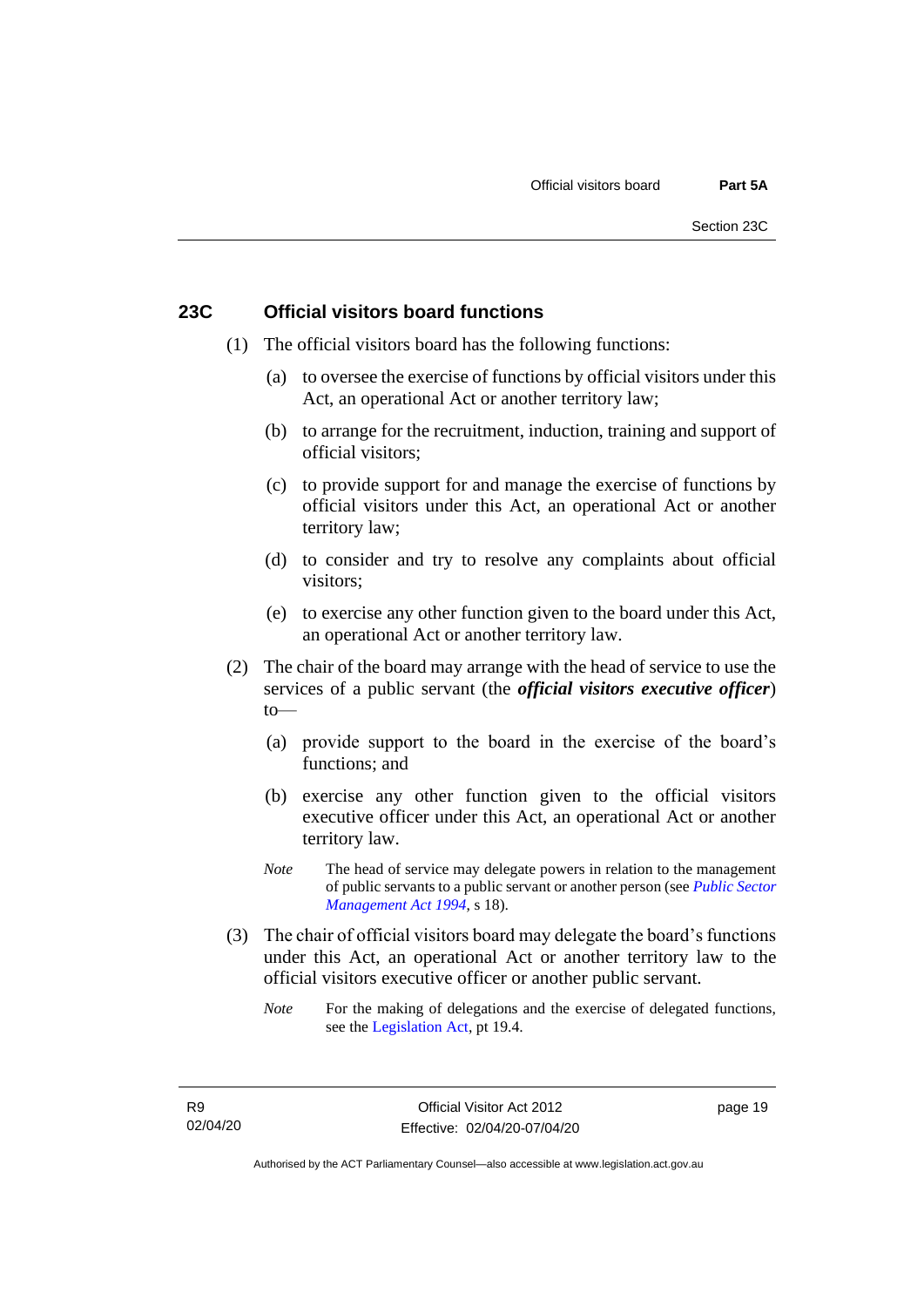#### **Part 5A** Official visitors board

Section 23D

# <span id="page-25-0"></span>**23D Official visitors board procedure**

- (1) Meetings of the official visitors board are to be held when and where it decides.
- (2) However—
	- (a) the official visitors board must meet at least quarterly; and
	- (b) the chair of the board may, by reasonable written notice given to the other board members, call a meeting.
- (3) The official visitors board may conduct its proceedings (including its meetings) as it considers appropriate.

# <span id="page-25-1"></span>**23DA Board annual report**

- (1) The official visitors board must give the Minister, within 3 months after the end of a financial year, a written report for the financial year about—
	- (a) the number of—
		- (i) visits by official visitors to visitable places; and
		- (ii) complaints received by official visitors in relation to visitable places; and
		- (iii) referrals of complaints to investigative entities; and
	- (b) the action taken on the complaints received; and
	- (c) any systemic issues in relation to the operation of the Act identified by the board; and
	- (d) the number and kinds of matters referred by an official visitor to an investigative entity; and
	- (e) the number of times an official visitor inspected records in accordance with section 15 (2) (b).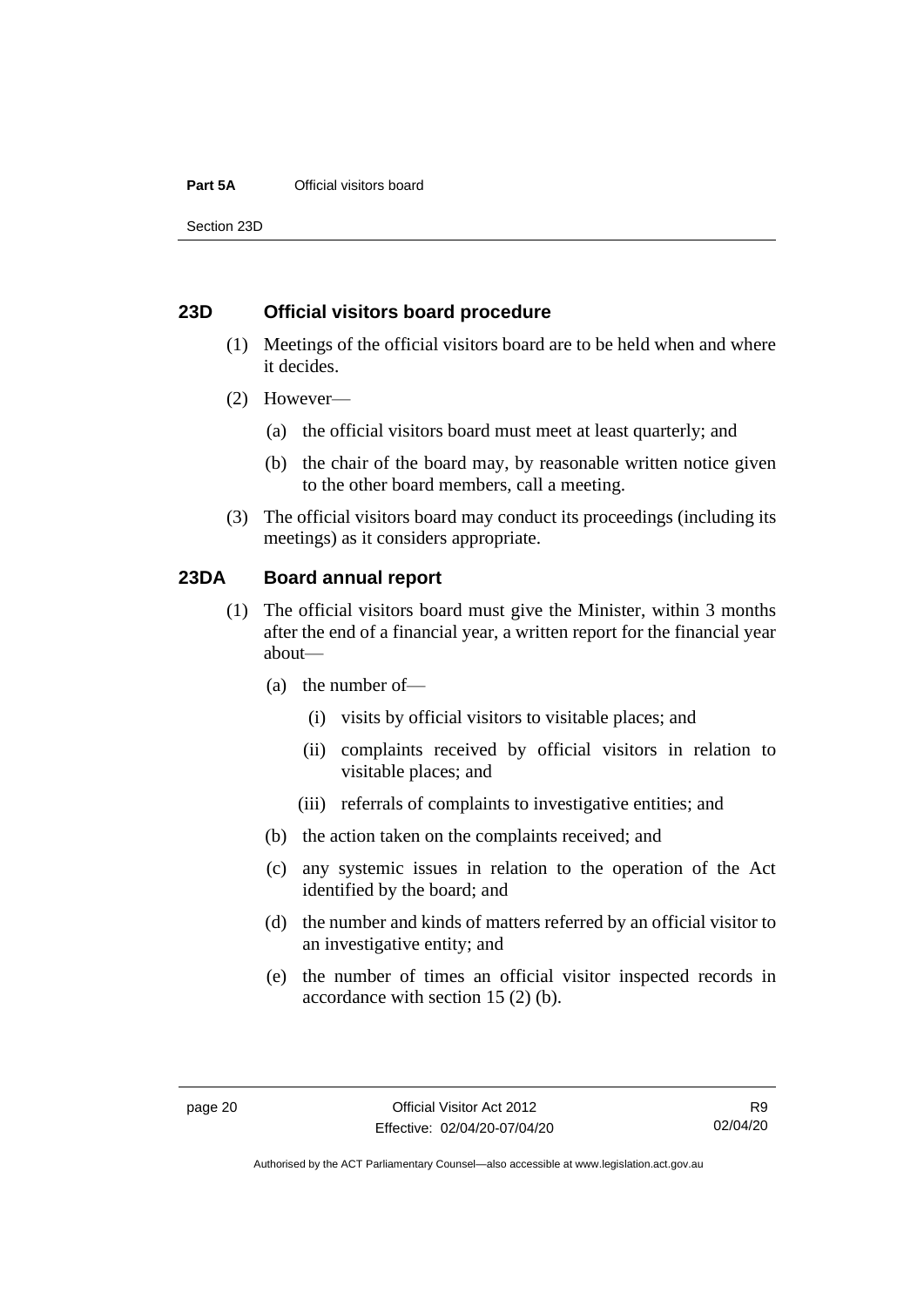- (2) The Minister must present the report to the Legislative Assembly within 6 sitting days after being given a copy of the report by the board.
- (3) The Minister must give additional public notice of the report.
	- *Note Public notice* means notice on an ACT government website or in a daily newspaper circulating in the ACT (see [Legislation Act,](http://www.legislation.act.gov.au/a/2001-14) dict, pt 1). The requirement in s (3) is in addition to the requirement for the Minister to present the report to the Legislative Assembly under s (2).
- (4) In this section:

*investigative entity* means an entity with power to require the production of documents or the answering of questions including, for example, the chief police officer, the human rights commission, the ombudsman and the integrity commissioner.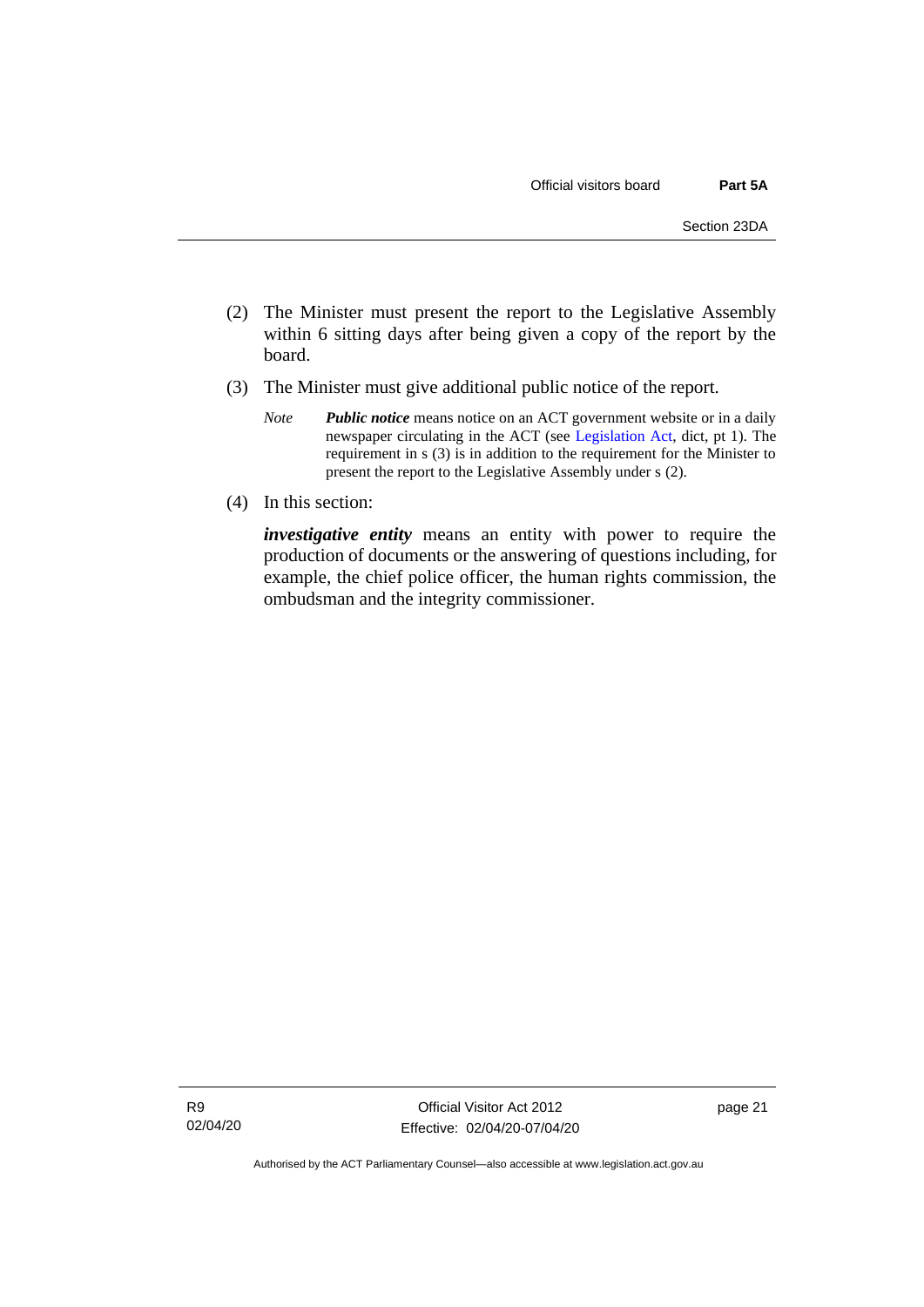#### **Part 6** Miscellaneous

Section 23DB

# <span id="page-27-0"></span>**Part 6 Miscellaneous**

# <span id="page-27-1"></span>**23DB Register of visitable places**

- (1) The relevant director-general for a visitable place must keep a register of each visitable place mentioned under the relevant operational Act.
- (2) The register—
	- (a) must include—
		- (i) the address of each visitable place; and
		- (ii) if relevant for a visitable place—the contact details of a person who can provide access to the place; and
		- (iii) any information prescribed by an operational Act; and
	- (b) may include—
		- (i) the name of each entitled person at each visitable place; and
		- (ii) the name and contact details of each operating entity for each visitable place; and
		- (iii) if an operating entity for a visitable place is not an individual—the name, phone number and email address of the following:
			- (A) an employee or volunteer based at the place;
			- (B) 2 employees of the entity.
- (3) The relevant director-general for a visitable place must, on request, give information on the register to any of the following:
	- (a) an official visitor for the place;
	- (b) the official visitors board;
	- (c) the official visitors executive officer;

Authorised by the ACT Parliamentary Counsel—also accessible at www.legislation.act.gov.au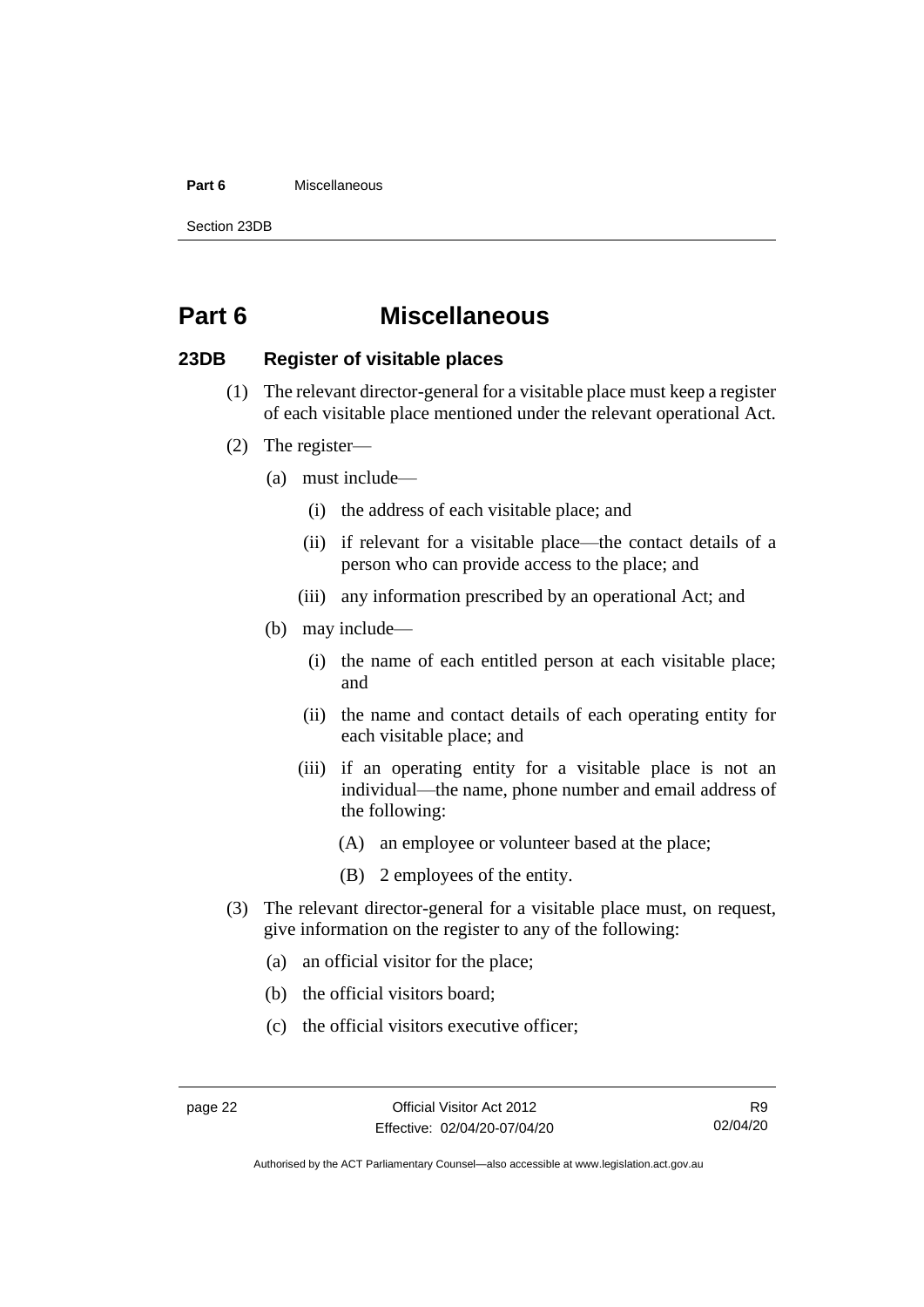- (d) the public advocate;
- (e) a commissioner under the *[Human Rights Commission Act 2005](http://www.legislation.act.gov.au/a/2005-40)*;
- (f) the senior practitioner.
- (4) The relevant director-general for a visitable place may, on request, give the information mentioned in subsection (2) (a) to any of the following people, if satisfied giving the information is reasonable in the circumstances:
	- (a) a person exercising a function under this Act or the operational Act;
	- (b) a member of the emergency services under the *[Emergencies](http://www.legislation.act.gov.au/a/2004-28)  Act [2004](http://www.legislation.act.gov.au/a/2004-28)*;
	- (c) an entitled person at the place;
	- (d) a carer or legal representative of an entitled person at the place;
	- (e) anyone else approved by the relevant director-general.
- (5) In this section:

*carer*—see the *[Guardianship and Management of Property Act 1991](http://www.legislation.act.gov.au/a/1991-62)*, section 6.

*legal representative*, of an entitled person who does not have legal capacity, means the person's parent or guardian.

# <span id="page-28-0"></span>**23E Voting at meetings**

- (1) At an official visitors board meeting, each board member has a vote on each question to be decided.
- (2) A question is to be decided by a majority of the votes of the official visitors board members present and voting but, if the votes are equal, the chair of the board has a deciding vote.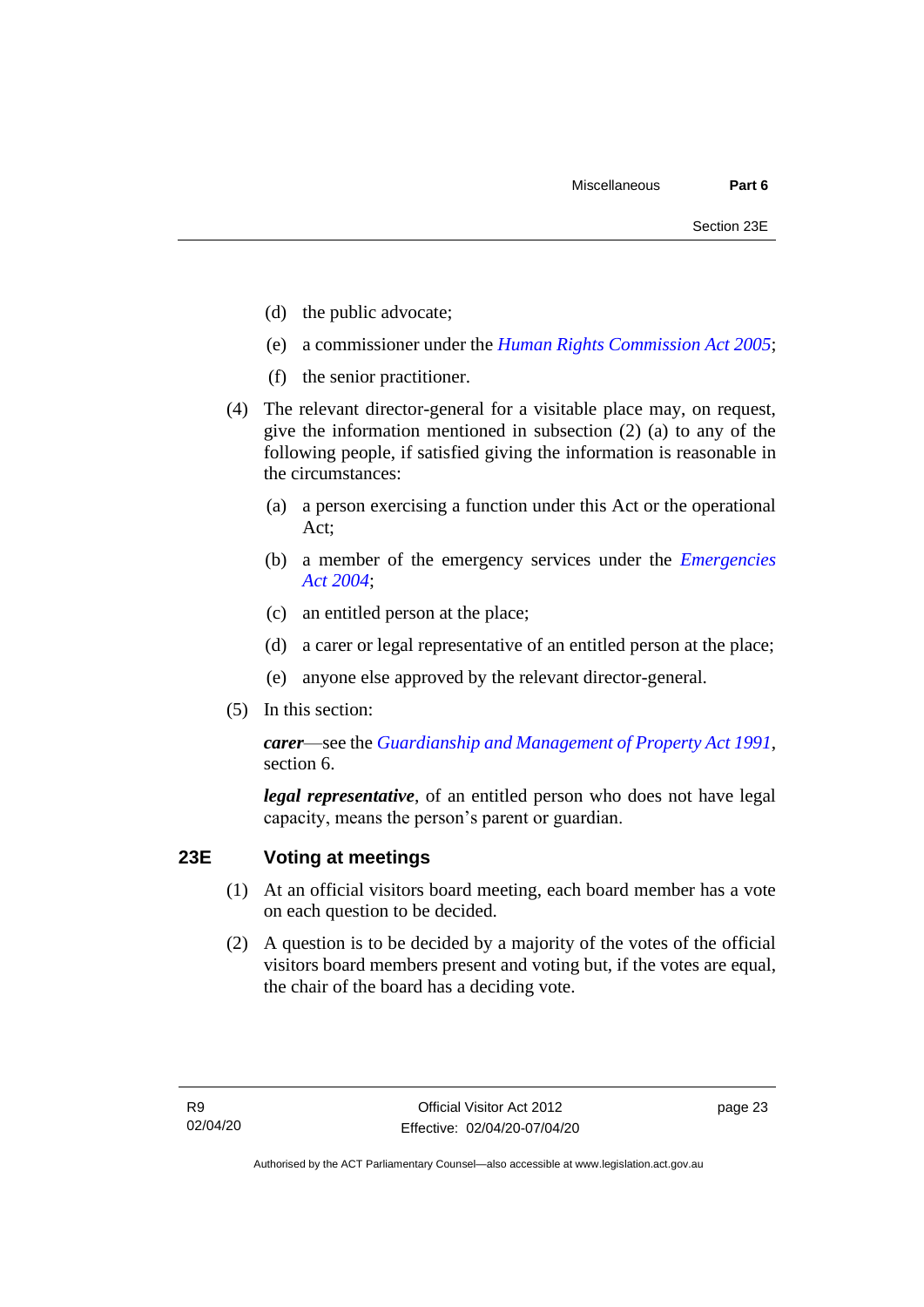#### **Part 6** Miscellaneous

Section 23F

# <span id="page-29-0"></span>**23F Minister may make guidelines**

- (1) The Minister may—
	- (a) after consulting the operational Minister for a visitable place, make guidelines about—
		- (i) visits by an official visitor for the place; and
		- (ii) the inspection by an official visitor for the place of records relating to entitled people at the place, including requirements and guidance for compliance with section 15  $(2)$  (a) and (b) and  $(3)$ ; and
		- (iii) the handling of complaints, and referral of complaints to investigative entities, by an official visitor for the place; and
		- (iv) any other matter relating to the place or official visitor for the place; and
	- (b) make guidelines about any other matter.
- (2) A guideline is a disallowable instrument.
	- *Note* A disallowable instrument must be notified, and presented to the Legislative Assembly, under the [Legislation Act.](http://www.legislation.act.gov.au/a/2001-14)

# <span id="page-29-1"></span>**24 Protection of officials from liability**

- (1) An official is not civilly liable for anything done or omitted to be done honestly and without recklessness—
	- (a) in the exercise of a function under this Act; or
	- (b) in the reasonable belief that the act or omission was in the exercise of a function under this Act.
- (2) Any civil liability that would, apart from subsection (1), attach to an official attaches instead to the Territory.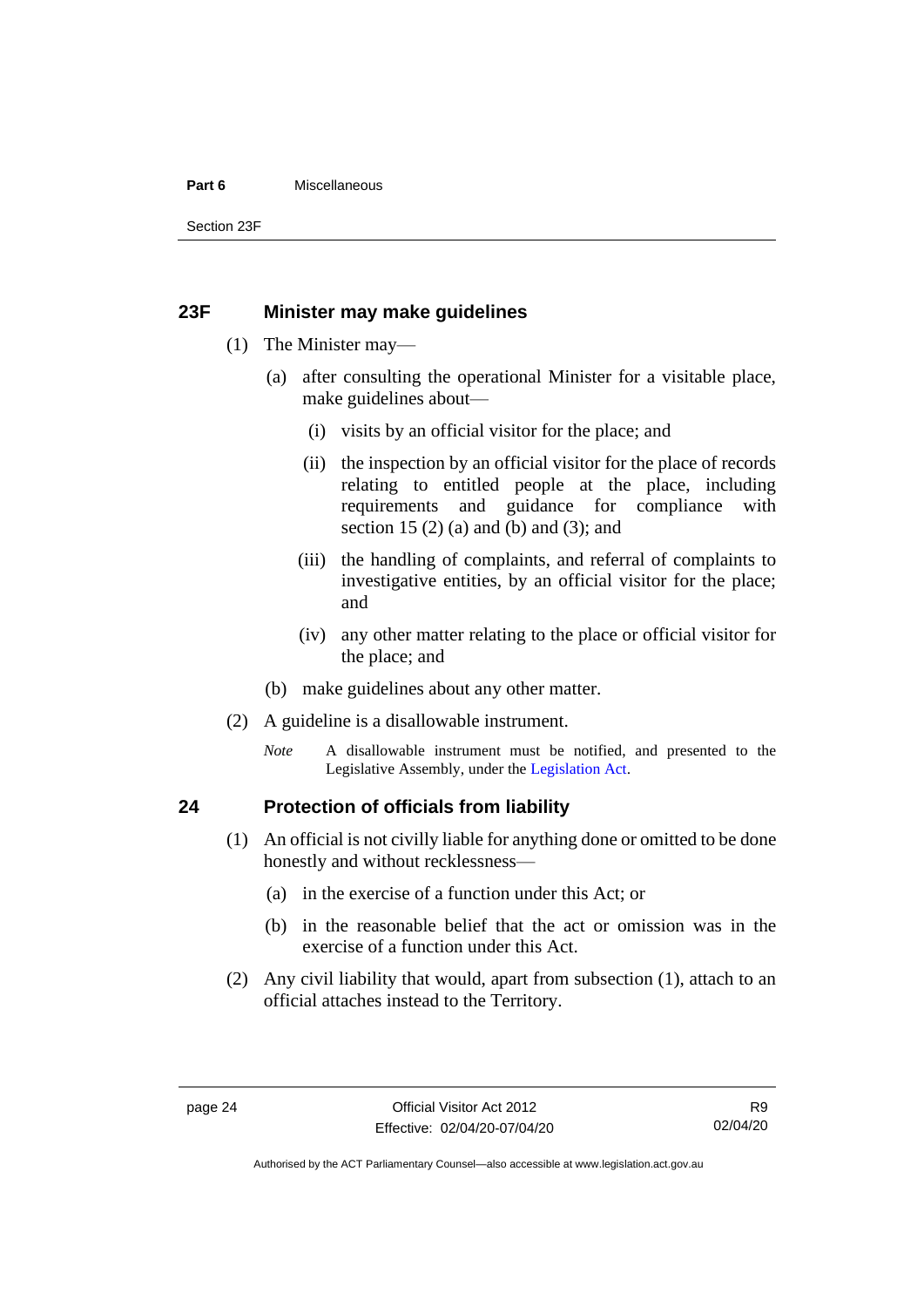(3) In this section:

## *official* means—

- (a) an official visitor; or
- (b) an official visitors board member; or
- (c) the official visitors executive officer; or
- (d) a person authorised under this Act to do or not to do a thing.
- *Note* A reference to an Act includes a reference to the statutory instruments made or in force under the Act, including any regulation (see [Legislation](http://www.legislation.act.gov.au/a/2001-14)  [Act,](http://www.legislation.act.gov.au/a/2001-14) s 104).

# <span id="page-30-0"></span>**25 Offences—use or divulge protected information**

- (1) A person to whom this section applies commits an offence if—
	- (a) the person uses information; and
	- (b) the information is protected information about someone else; and
	- (c) the person is reckless about whether the information is protected information about someone else.

Maximum penalty: 50 penalty units, imprisonment for 6 months or both.

- (2) A person to whom this section applies commits an offence if—
	- (a) the person does something that divulges information; and
	- (b) the information is protected information about someone else; and
	- (c) the person is reckless about whether—
		- (i) the information is protected information about someone else; and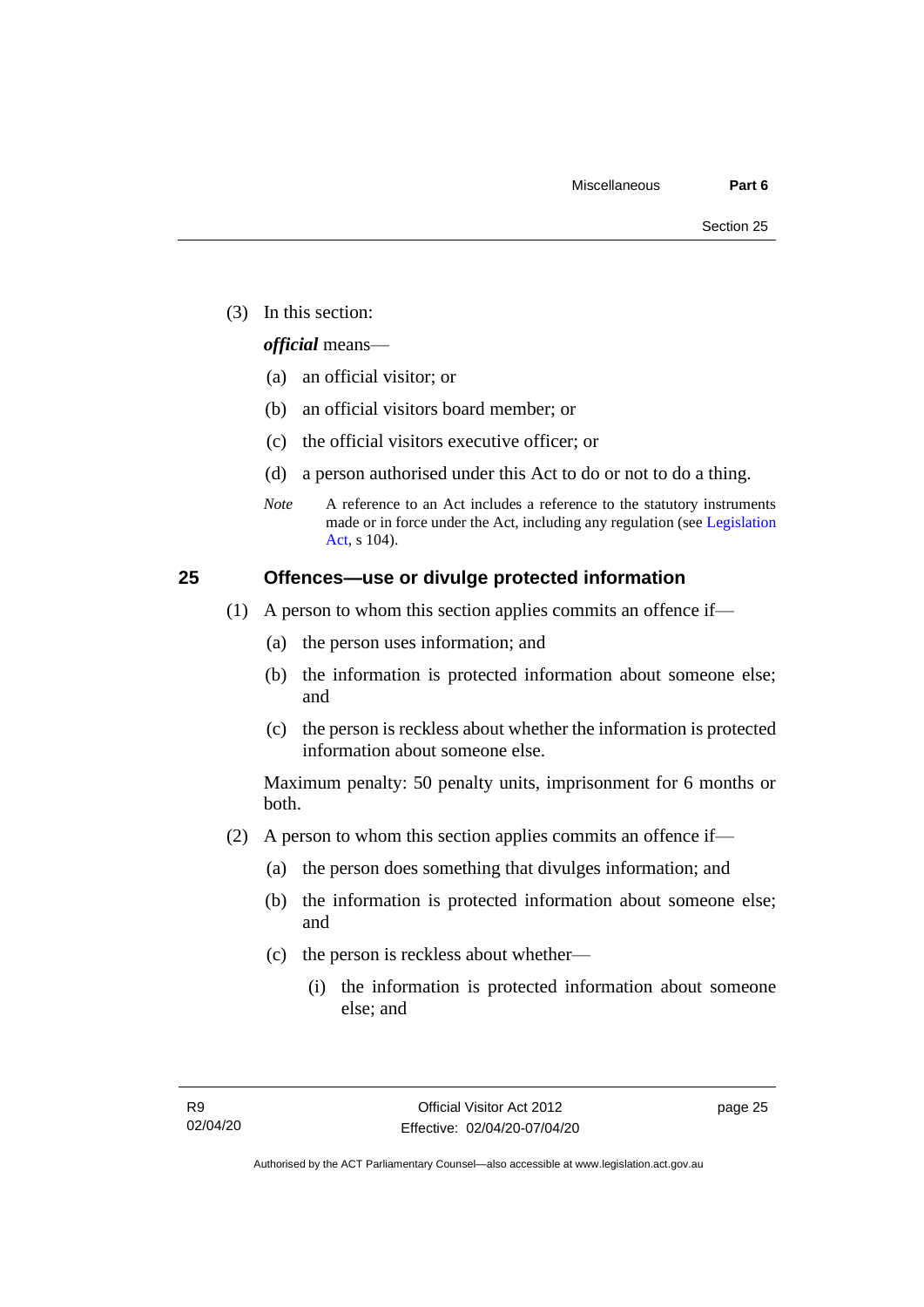#### **Part 6** Miscellaneous

Section 25

(ii) doing the thing would result in the information being divulged to someone else.

Maximum penalty: 50 penalty units, imprisonment for 6 months or both.

- (3) Subsections (1) and (2) do not apply if the information is used or divulged—
	- (a) under this Act or another territory law; or
	- (b) in relation to the exercise of a function, as a person to whom this section applies, under this Act or another territory law; or
	- (c) in a court proceeding.
- (4) Subsections (1) and (2) do not apply to the using or divulging of protected information about a person with the person's consent.

*Note* The defendant has an evidential burden in relation to the matters mentioned in ss (3) and (4) (see [Criminal Code,](http://www.legislation.act.gov.au/a/2002-51) s 58).

- (5) A person to whom this section applies need not divulge protected information to a court, or produce a document containing protected information to a court, unless it is necessary to do so for this Act or another law applying in the territory.
- (6) In this section:

*court* includes a tribunal, authority or person having power to require the production of documents or the answering of questions.

*divulge* includes—

- (a) communicate; or
- (b) publish.

## *person to whom this section applies* means—

- (a) a person who is or has been an official visitor; or
- (b) anyone else who has exercised a function under this Act.

R9 02/04/20

Authorised by the ACT Parliamentary Counsel—also accessible at www.legislation.act.gov.au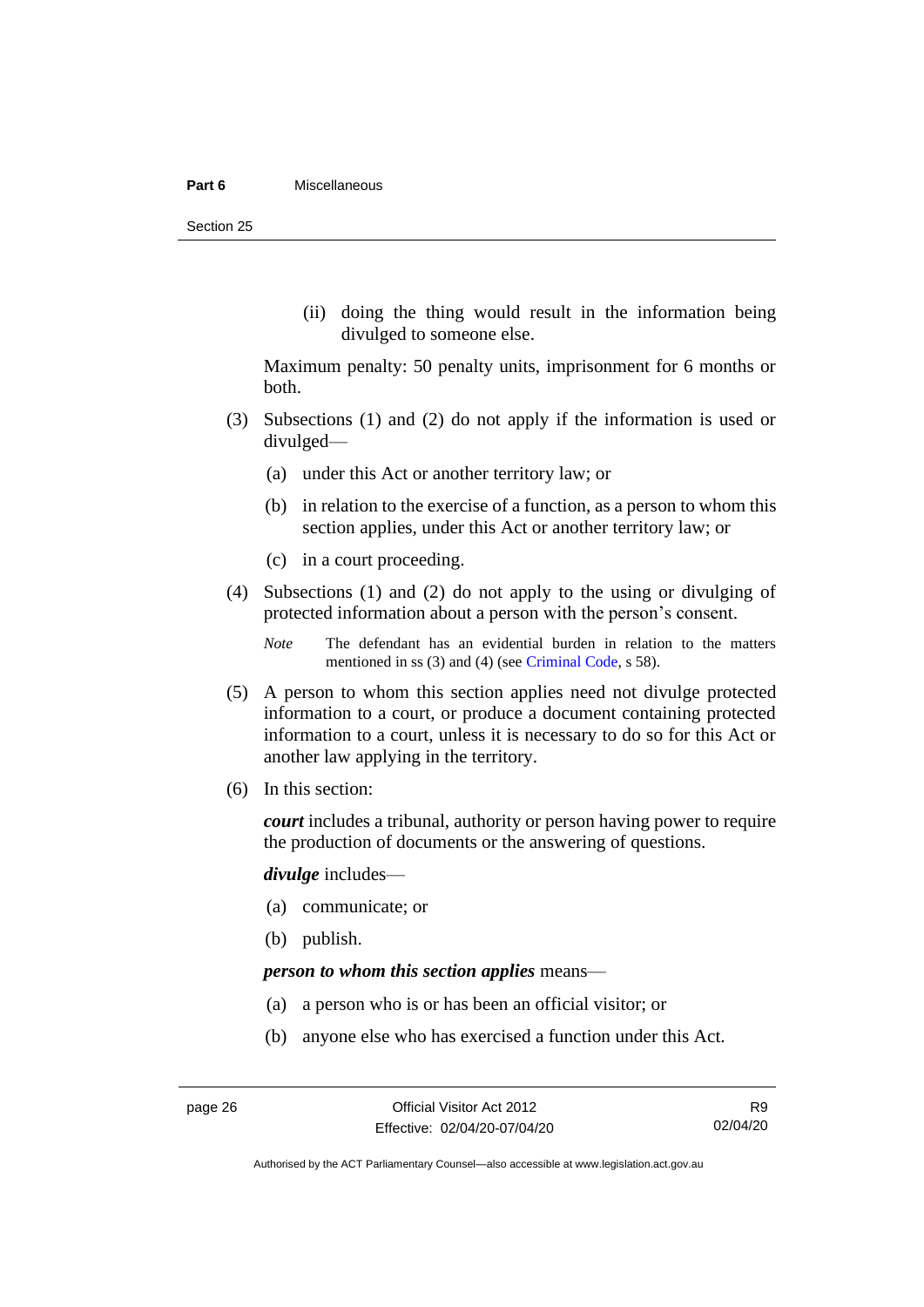*produce* includes allow access to.

*protected information* means information about a person that is disclosed to, or obtained by, a person to whom this section applies because of the exercise of a function under this Act by the person or someone else.

*use information* includes make a record of the information.

# <span id="page-32-0"></span>**26 Approved forms**

- (1) The Minister may approve forms for this Act.
- (2) If the Minister approves a form for a particular purpose, the approved form must be used for that purpose.
	- *Note* For other provisions about forms, see the [Legislation Act,](http://www.legislation.act.gov.au/a/2001-14) s 255.
- (3) An approved form is a notifiable instrument.

*Note* A notifiable instrument must be notified under the [Legislation Act.](http://www.legislation.act.gov.au/a/2001-14)

# <span id="page-32-1"></span>**27 Regulation-making power**

The Executive may make regulations for this Act.

*Note* A regulation must be notified, and presented to the Legislative Assembly, under the [Legislation Act.](http://www.legislation.act.gov.au/a/2001-14)

page 27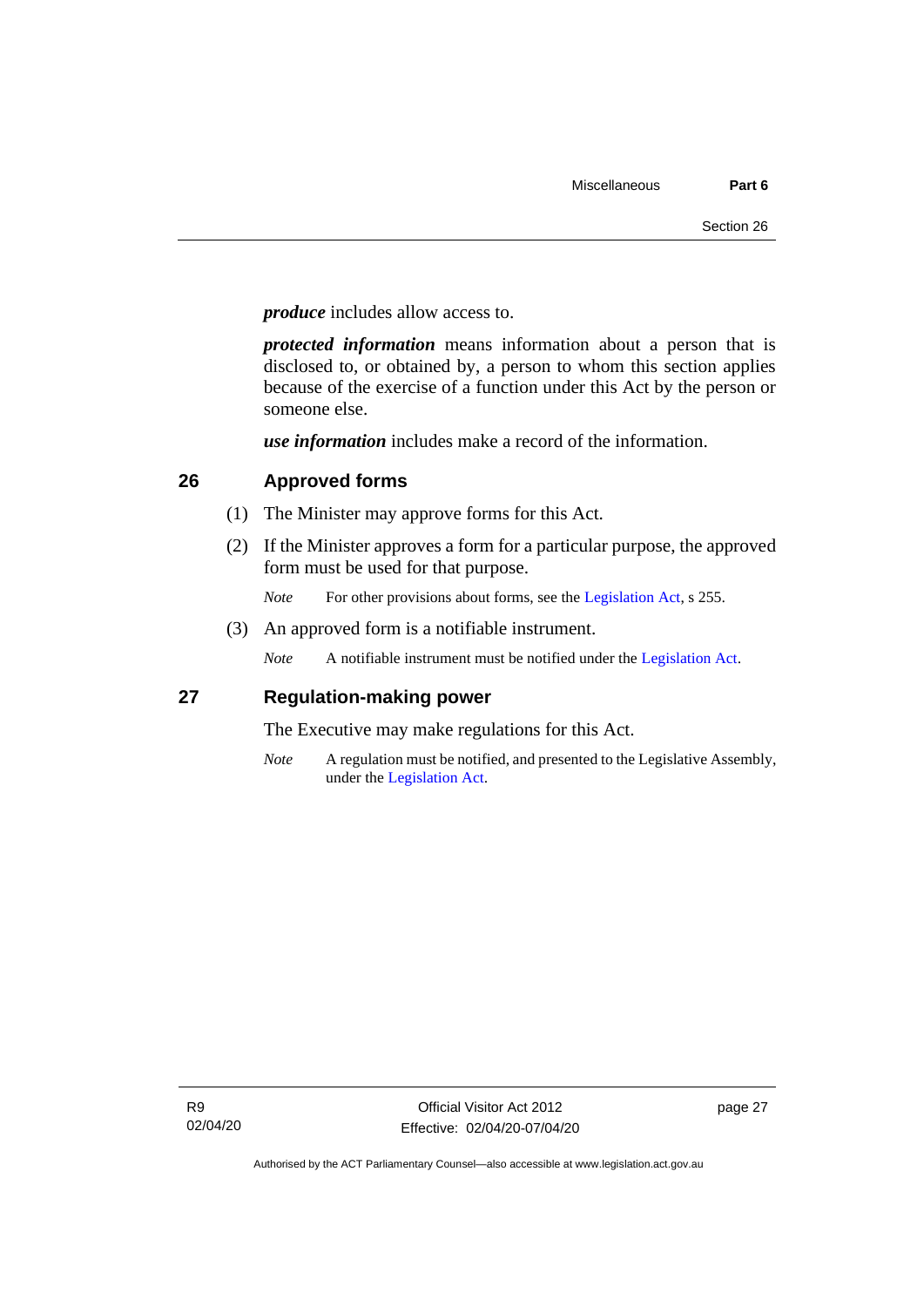# <span id="page-33-0"></span>**Dictionary**

(see s 3)

- *Note 1* The [Legislation Act](http://www.legislation.act.gov.au/a/2001-14) contains definitions and other provisions relevant to this Act.
- *Note 2* For example, the [Legislation Act,](http://www.legislation.act.gov.au/a/2001-14) dict, pt 1 defines the following terms:
	- appoint
	- director-general (see s 163)
	- exercise
	- **function**
	- integrity commissioner
	- Minister (see s 162)
	- public advocate
	- public trustee and guardian.

*entitled person*, at a visitable place—see section 8.

*health record*—see the *[Health Records \(Privacy and Access\)](http://www.legislation.act.gov.au/a/1997-125)  Act [1997](http://www.legislation.act.gov.au/a/1997-125)*, dictionary.

*official visitor*, for a visitable place—see section 6.

*official visitors board* means the official visitors board established under section 23A.

*official visitors executive officer*—see section 23C (2).

*operating entity*, for a visitable place, means—

- (a) if the Territory operates the place—the relevant director-general; or
- (b) in any other case—the entity that operates the place.

*operational Act*—see section 7.

*operational Minister*, for a visitable place, means the Minister responsible for the operational Act under which the visitable place is mentioned.

R9 02/04/20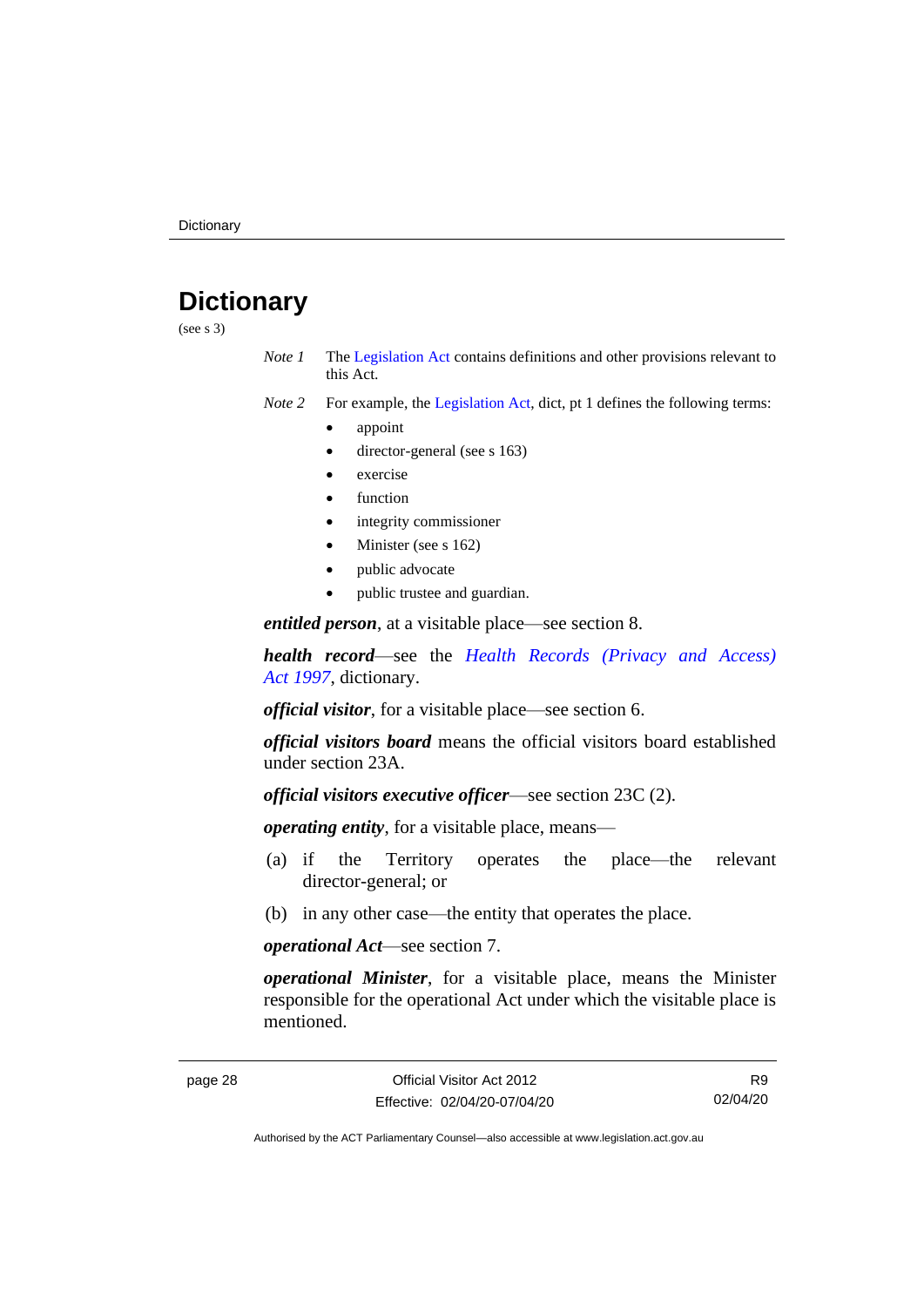*relevant director-general*, for a visitable place, means the director-general of the administrative unit responsible for the operational Act under which the place is mentioned.

*senior practitioner* means the Senior Practitioner under the *[Senior](http://www.legislation.act.gov.au/a/2018-27)  [Practitioner Act 2018](http://www.legislation.act.gov.au/a/2018-27)*.

*visitable place*—see section 9.

R9 02/04/20

Official Visitor Act 2012 Effective: 02/04/20-07/04/20 page 29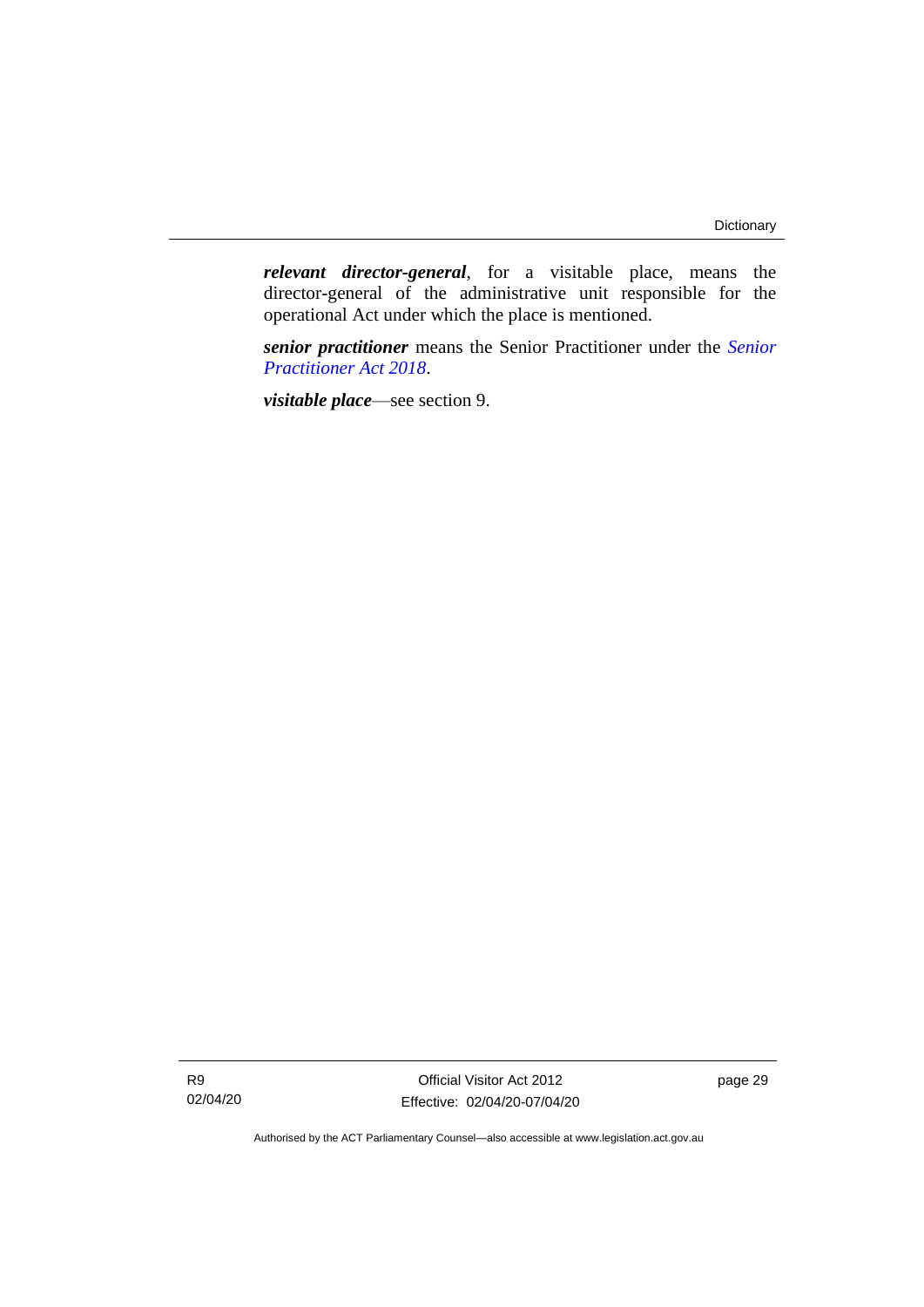1 About the endnotes

# <span id="page-35-1"></span><span id="page-35-0"></span>**Endnotes**

# **1 About the endnotes**

Amending and modifying laws are annotated in the legislation history and the amendment history. Current modifications are not included in the republished law but are set out in the endnotes.

Not all editorial amendments made under the *[Legislation Act 2001](http://www.legislation.act.gov.au/a/2001-14)*, part 11.3 are annotated in the amendment history. Full details of any amendments can be obtained from the Parliamentary Counsel's Office.

Uncommenced amending laws are not included in the republished law. The details of these laws are underlined in the legislation history. Uncommenced expiries are underlined in the legislation history and amendment history.

If all the provisions of the law have been renumbered, a table of renumbered provisions gives details of previous and current numbering.

The endnotes also include a table of earlier republications.

| $A = Act$                                    | $NI =$ Notifiable instrument              |
|----------------------------------------------|-------------------------------------------|
| $AF =$ Approved form                         | $o = order$                               |
| $am = amended$                               | $om = omitted/repealed$                   |
| $amdt = amendment$                           | $ord = ordinance$                         |
| $AR = Assembly resolution$                   | orig = original                           |
| $ch = chapter$                               | par = paragraph/subparagraph              |
| $CN =$ Commencement notice                   | $pres = present$                          |
| $def = definition$                           | $prev = previous$                         |
| $DI = Disallowable instrument$               | $(\text{prev}) = \text{previously}$       |
| $dict = dictionary$                          | $pt = part$                               |
| $disallowed = disallowed by the Legislative$ | $r = rule/subrule$                        |
| Assembly                                     | $reloc = relocated$                       |
| $div = division$                             | $remum = renumbered$                      |
| $exp = expires/expired$                      | $R[X]$ = Republication No                 |
| $Gaz = gazette$                              | $RI = reissue$                            |
| $hdg =$ heading                              | $s = section/subsection$                  |
| $IA = Interpretation Act 1967$               | $sch = schedule$                          |
| $ins = inserted/added$                       | $sdiv = subdivision$                      |
| $LA =$ Legislation Act 2001                  | $SL = Subordinate$ law                    |
| $LR =$ legislation register                  | $sub =$ substituted                       |
| $LRA =$ Legislation (Republication) Act 1996 | underlining = whole or part not commenced |
| $mod = modified/modification$                | or to be expired                          |
|                                              |                                           |

# <span id="page-35-2"></span>**2 Abbreviation key**

page 30 Official Visitor Act 2012 Effective: 02/04/20-07/04/20

R9 02/04/20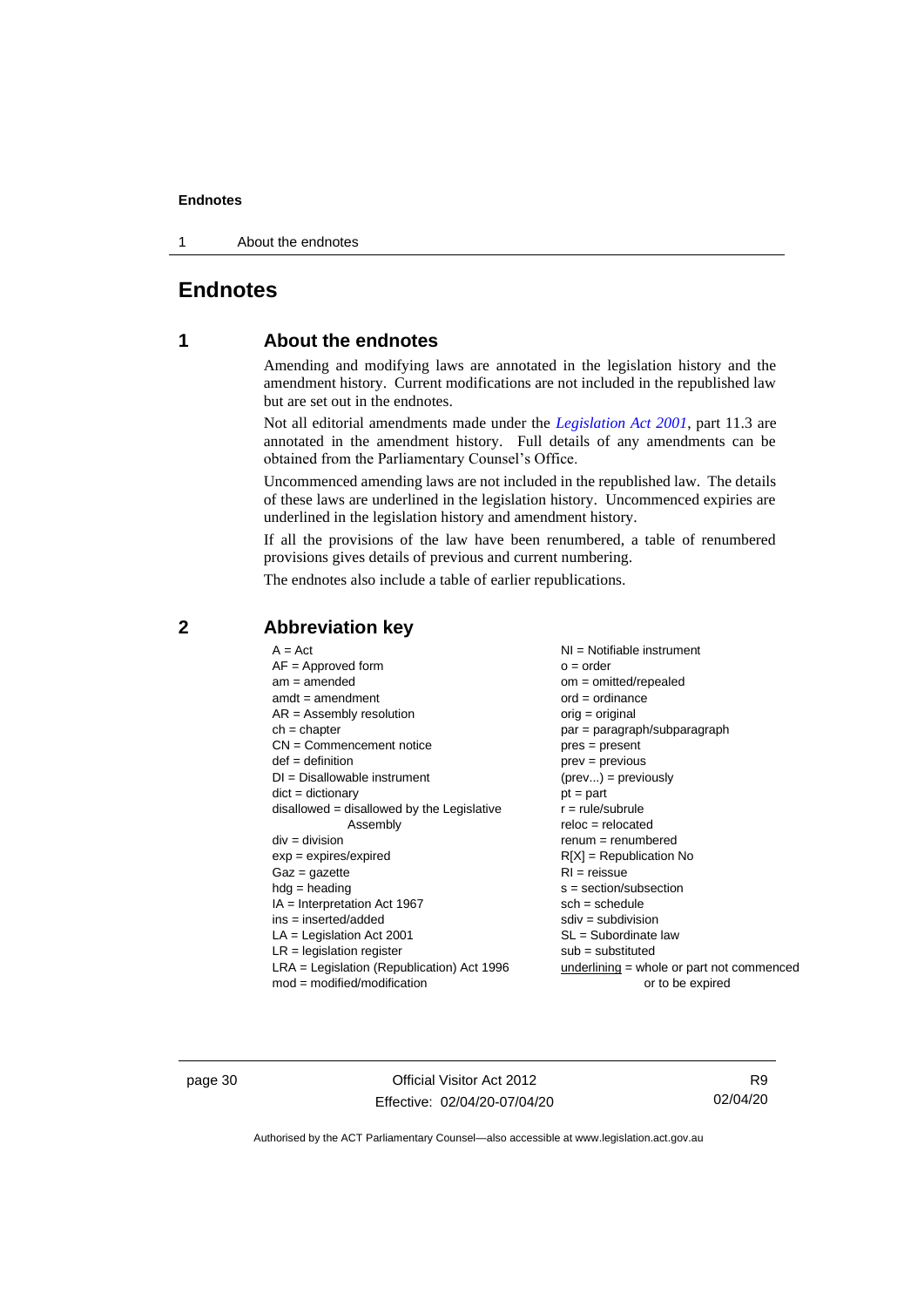## <span id="page-36-0"></span>**3 Legislation history**

#### **Official Visitor Act 2012 A2012-33**

notified LR 15 June 2012

s 1, s 2 commenced 15 June 2012 (LA s 75 (1))

remainder commenced 1 September 2013 (s 2 (as am by [A2013-22](http://www.legislation.act.gov.au/a/2013-22/default.asp) s 4))

as amended by

#### **[Official Visitor Amendment Act 2013](http://www.legislation.act.gov.au/a/2013-22/default.asp) A2013-22**

notified LR 17 June 2013 s 1, s 2 commenced 17 June 2013 (LA s 75 (1)) remainder commenced 1 September 2013 (s 2 and see A2012-33 s 2 as am by this Act)

#### **[Mental Health Act 2015](http://www.legislation.act.gov.au/a/2015-38#history) A2015-38 sch 2 pt 2.4 div 2.4.12**

notified LR 7 October 2015 s 1, s 2 commenced 7 October 2015 (LA s 75 (1)) sch 2 pt 2.4 div 2.4.12 commenced 1 March 2016 (s 2 (1) and see [Mental Health \(Treatment and Care\) Amendment Act 2014](http://www.legislation.act.gov.au/a/2014-51/default.asp) A2014-51, s 2 (as am by [A2015-38](http://www.legislation.act.gov.au/a/2015-38) amdt 2.54))

#### **[Protection of Rights \(Services\) Legislation Amendment Act 2016](http://www.legislation.act.gov.au/a/2016-13)  [\(No](http://www.legislation.act.gov.au/a/2016-13) 2) A2016-13 sch 1 pt 1.29**

notified LR 16 March 2016 s 1, s 2 commenced 16 March 2016 (LA s 75 (1)) sch 1 pt 1.29 commenced 1 April 2016 (s 2 and see [Protection of](http://www.legislation.act.gov.au/a/2016-1/default.asp)  [Rights \(Services\) Legislation Amendment Act 2016](http://www.legislation.act.gov.au/a/2016-1/default.asp) A2016-1 s 2)

## **[Statute Law Amendment Act 2017 \(No 2\)](http://www.legislation.act.gov.au/a/2017-28/default.asp) A2017-28 sch 3 pt 3.10**

notified LR 27 September 2017 s 1, s 2 commenced 27 September 2017 (LA s 75 (1)) sch 3 pt 3.10 commenced 11 October 2017 (s 2)

#### **[Integrity Commission Act 2018](http://www.legislation.act.gov.au/a/2018-52#history) A2018-52 sch 1 pt 1.18 (as am by [A2019-18](https://www.legislation.act.gov.au/a/2019-18) s 4)**

notified LR 11 December 2018 s 1, s 2 commenced 11 December 2018 (LA s 75 (1)) sch 1 pt 1.18 commenced 1 December 2019 (s 2 (2) (a) as am by [A2019-18](https://www.legislation.act.gov.au/a/2019-18) s 4)

R9 02/04/20 page 31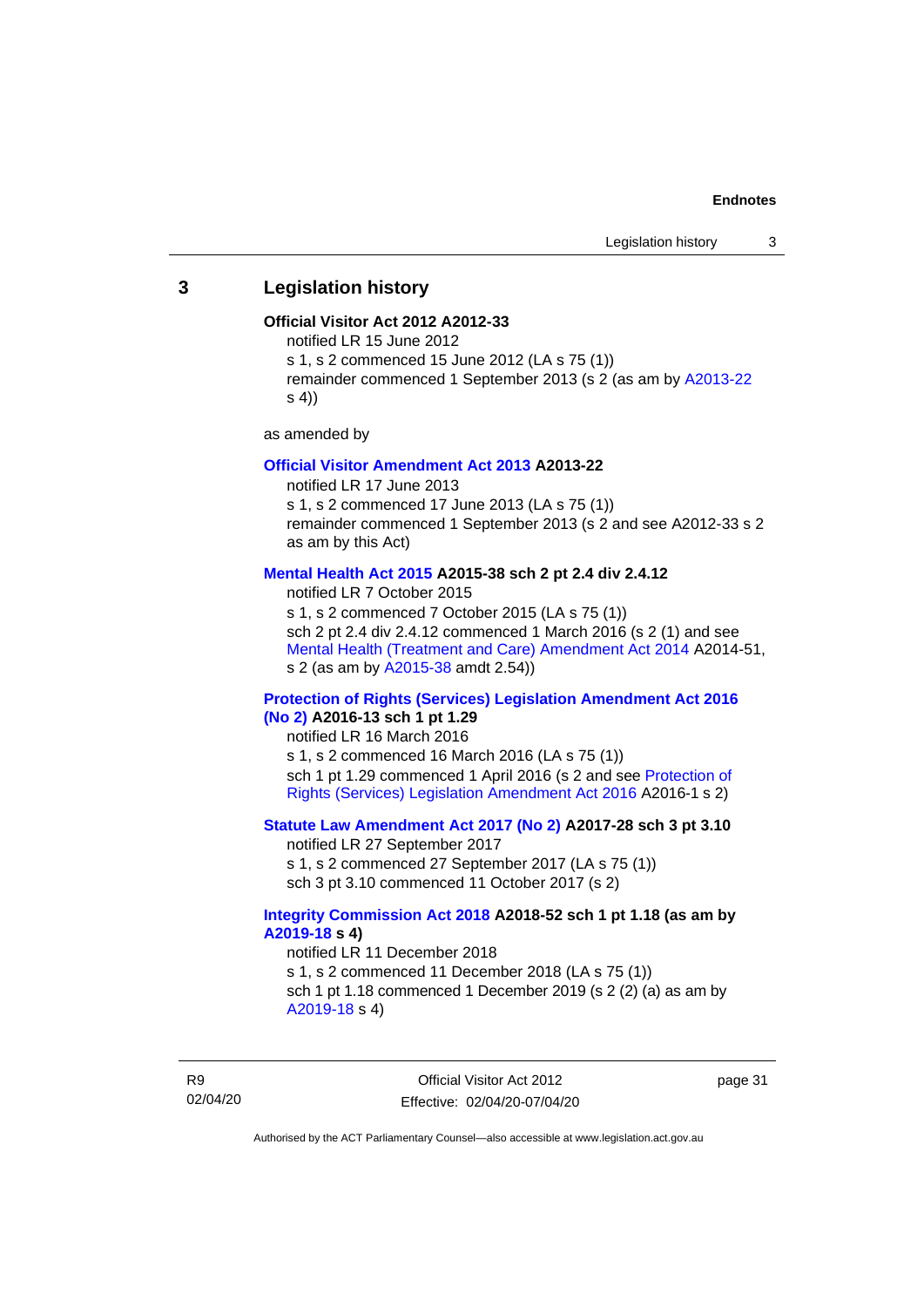3 Legislation history

## **[Integrity Commission Amendment Act 2019](http://www.legislation.act.gov.au/a/2019-18/default.asp) A2019-18**

notified LR 14 June 2019

s 1, s 2 commenced 14 June 2019 (LA s 75 (1))

s 3, s 4 commenced 15 June 2019 (s 2 (1))

*Note* This Act only amends th[e Integrity Commission Act 2018](http://www.legislation.act.gov.au/a/2018-52#history) A2018-52.

#### **[Official Visitor Amendment Act 2019](http://www.legislation.act.gov.au/a/2019-29) A2019-29**

notified LR 2 October 2019

s 1, s 2 commenced 2 October 2019

s 7, s 9, s 10 (so far as it inserts s 15 (2)-(7)), s 16, s 19, ss 25-30,

ss 32-35, s 37 commenced 2 April 2020 (s 2 (1) and LA s 79)

remainder commenced 3 October 2019 (s 2 (2))

page 32 Official Visitor Act 2012 Effective: 02/04/20-07/04/20

R9 02/04/20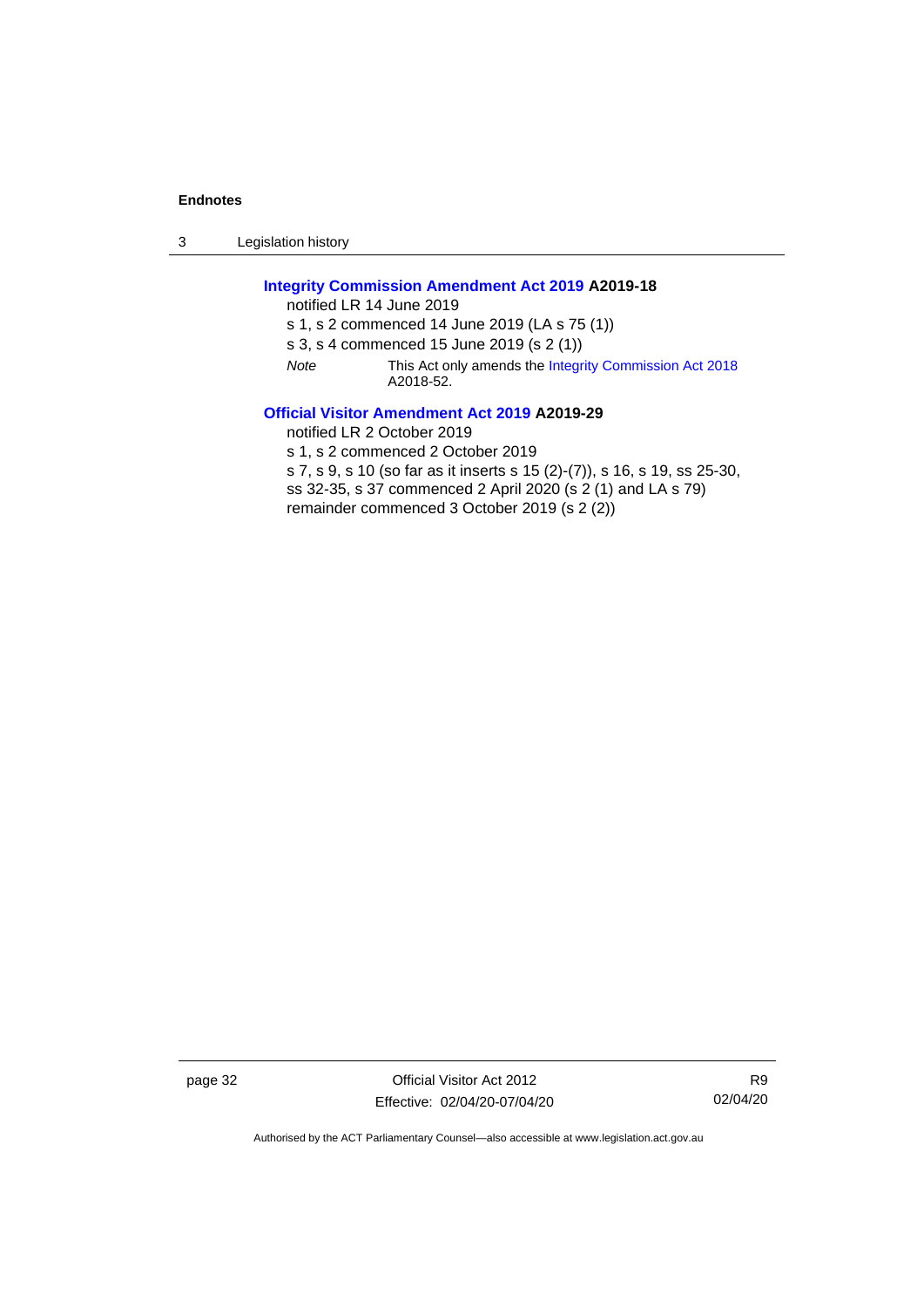Amendment history 4

# <span id="page-38-0"></span>**4 Amendment history Commencement**

s 2 sub [A2013-22](http://www.legislation.act.gov.au/a/2013-22/default.asp) s 4 om LA s 89 (4) **Who is an** *official visitor***?** s 6 sub [A2019-29](http://www.legislation.act.gov.au/a/2019-29/default.asp) s 4 **What is an** *operational Act***?** s 7 am [A2015-38](http://www.legislation.act.gov.au/a/2015-38/default.asp) amdt 2.81 **Who is an** *entitled person***?** s 8 sub [A2019-29](http://www.legislation.act.gov.au/a/2019-29/default.asp) s 5 **What is a** *visitable place***?** s 9 sub [A2019-29](http://www.legislation.act.gov.au/a/2019-29/default.asp) s 5 **Authorisation to visit places** s 9A ins [A2019-29](http://www.legislation.act.gov.au/a/2019-29/default.asp) s 5 **Appointment** s 10 am [A2015-38](http://www.legislation.act.gov.au/a/2015-38/default.asp) amdt 2.81 sub [A2019-29](http://www.legislation.act.gov.au/a/2019-29/default.asp) s 6 **Ending appointment** s 12 **am [A2013-22](http://www.legislation.act.gov.au/a/2013-22/default.asp) s 5, s 24[; A2019-29](http://www.legislation.act.gov.au/a/2019-29/default.asp) s 7, s 8 Handover of records by official visitors** s 13 am [A2019-29](http://www.legislation.act.gov.au/a/2019-29/) s 9 **Official visitor functions** s 14 am [A2013-22](http://www.legislation.act.gov.au/a/2013-22/default.asp) s 24 sub [A2019-29](http://www.legislation.act.gov.au/a/2019-29/default.asp) s 10 **Independence of official visitors** ins [A2019-29](http://www.legislation.act.gov.au/a/2019-29/default.asp) s 10 **Official visitor may enter visitable place etc** s 15 hdg sub [A2013-22](http://www.legislation.act.gov.au/a/2013-22/default.asp) s 6[; A2019-29](http://www.legislation.act.gov.au/a/2019-29/default.asp) s 10 s 15 **am [A2013-22](http://www.legislation.act.gov.au/a/2013-22/default.asp) s 7; ss renum R1 LA** sub [A2019-29](http://www.legislation.act.gov.au/a/2019-29/default.asp) s 10 **Official visitor must report non-compliant visitable places** s 16 am [A2013-22](http://www.legislation.act.gov.au/a/2013-22/default.asp) s 8[; A2019-29](http://www.legislation.act.gov.au/a/2019-29/default.asp) ss 11-13 **Reporting of complaints** s 17 am [A2013-22](http://www.legislation.act.gov.au/a/2013-22/default.asp) s 9[; A2017-28](http://www.legislation.act.gov.au/a/2017-28/default.asp) amdt 3.30; [A2019-29](http://www.legislation.act.gov.au/a/2019-29/default.asp) s 14, s 15; [A2018-52](https://www.legislation.act.gov.au/a/2018-52/#history) amdt 1.96 sub [A2019-29](http://www.legislation.act.gov.au/a/2019-29/default.asp) s 16

R9 02/04/20

Official Visitor Act 2012 Effective: 02/04/20-07/04/20 page 33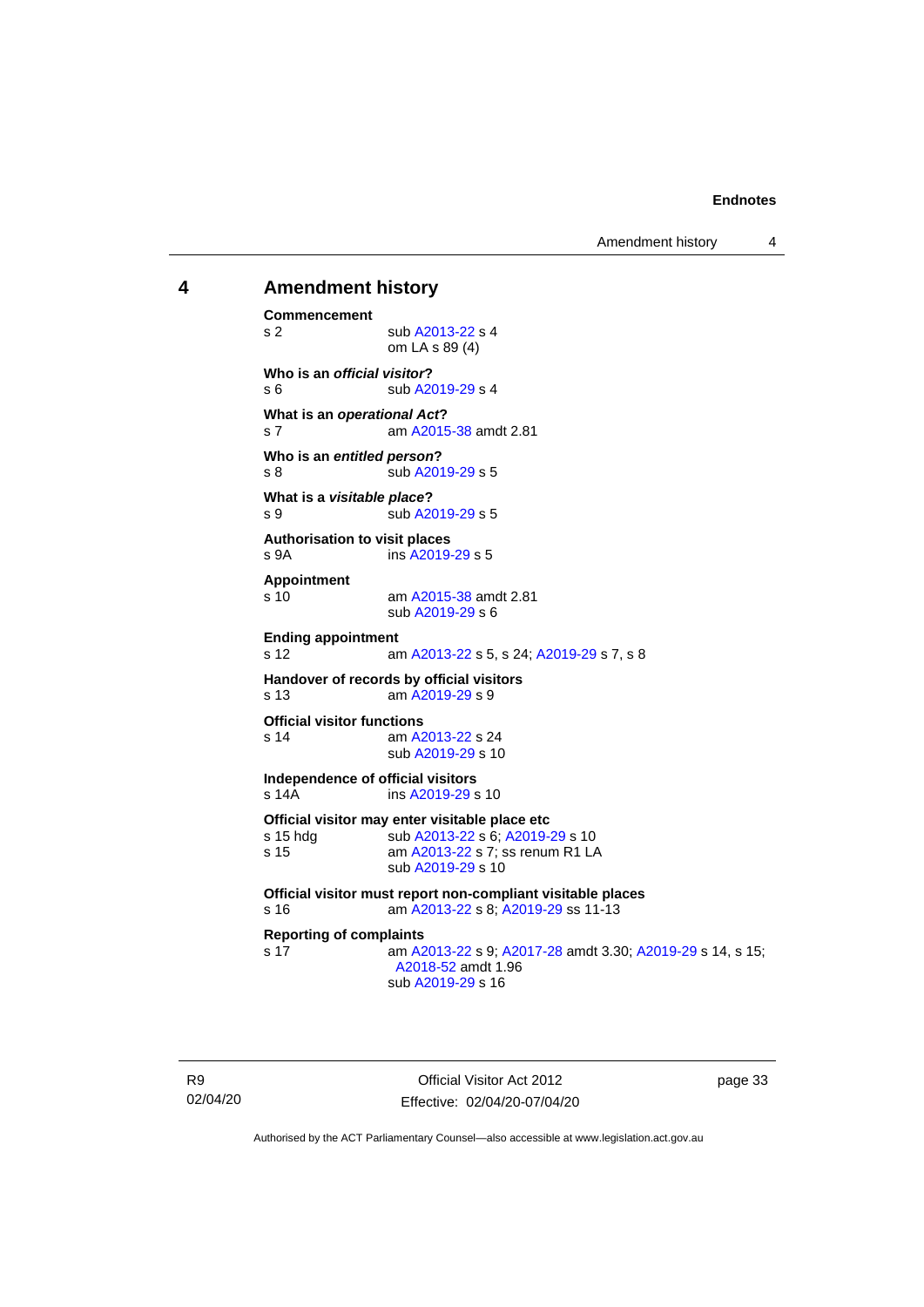4 Amendment history

```
Assistance to official visitors
s 18 am A2013-22 s 10, s 11; A2019-29 s 17, s 18; A2019-29 s 19; 
                 ss renum R9 LA
Offences—failure to provide assistance etc
s 19 am A2013-22 s 12
Visits and complaints
 A2013-22 s 13
Operating entity must let entitled people know about official visitors
s 20 am A2019-29 s 20
Requests to meet official visitor
s 21 am A2013-22 s 14; A2019-29 s 21, s 22
Complaints to official visitors
s 22 am A2019-29 s 23, s 24
Visit and complaint guidelines
 A2013-22 s 15
s 23 am A2013-22 s 16, s 24
               om A2019-29 s 25
Official visitors board
pt 5A hdg ins A2013-22 s 17
Establishment of official visitors board
s 23A ins A2013-22 s 17
Membership of official visitors board
s 23B ins A2013-22 s 17
                am A2016-13 amdts 1.98-1.100; pars renum R4 LA; A2017-28
                amdt 3.31; A2019-29 s 26, s 27
Official visitors board functions
s 23C ins A2013-22 s 17
                sub A2019-29 s 28
Official visitors board procedure
s 23D ins A2013-22 s 17
                am A2016-13 amdt 1.101; A2019-29 s 29
Board annual report<br>s 23DA in
                 A2019-29 s 30
Register of visitable places
s 23DB ins A2019-29 s 31; A2019-29 s 32; pars renum R9 LA
Voting at meetings
                 A2016-13; A2019-29 s 33
Minister may make guidelines
s 23F ins A2019-29 s 34
```
page 34 Official Visitor Act 2012 Effective: 02/04/20-07/04/20

R9 02/04/20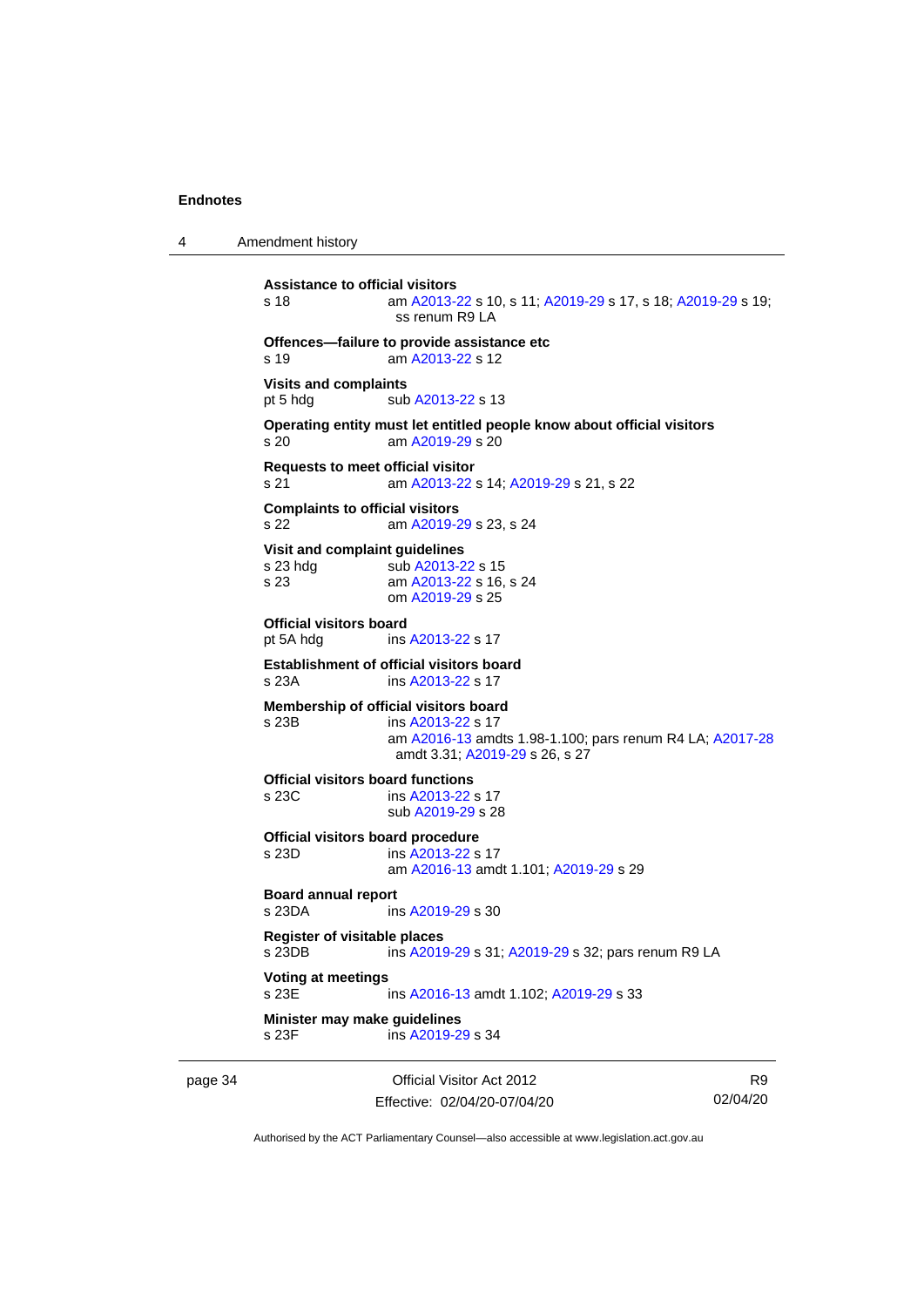**Protection of officials from liability** s 24 am [A2013-22](http://www.legislation.act.gov.au/a/2013-22/default.asp) s 18; pars renum R1 LA[; A2019-29](http://www.legislation.act.gov.au/a/2019-29/default.asp) s 35; pars renum R9 LA **Offences—use or divulge protected information** s 25 am [A2013-22](http://www.legislation.act.gov.au/a/2013-22/default.asp) s 19 **Approved forms** s 26 am [A2017-28](http://www.legislation.act.gov.au/a/2017-28/default.asp) amdt 3.32 **Legislation amended—sch 1** s 28 om LA s 89 (3) **Transitional** pt 10 hdg exp 1 September 2015 (s 54) **Definitions—pt 10** s 50 exp 1 September 2015 (s 54) def *commencement day* exp 1 September 2015 (s 54) def *operational Act* exp 1 September 2015 (s 54) **Unfinished complaints to official visitors** s 51 exp 1 September 2015 (s 54) **Existing appointments** s 52 exp 1 September 2015 (s 54) **Transitional regulations** s 53 exp 1 September 2015 (s 54) **Expiry—pt 10** s 54 exp 1 September 2015 (s 54) **Transitional—Mental Health Act 2015** pt 11 hdg ins [A2015-38](http://www.legislation.act.gov.au/a/2015-38/default.asp) amdt 2.82 exp 1 September 2016 (s 62) **Definitions—pt 11** s 60 ins [A2015-38](http://www.legislation.act.gov.au/a/2015-38/default.asp) amdt 2.82 exp 1 September 2016 (s 62) def *commencement day* ins [A2015-38](http://www.legislation.act.gov.au/a/2015-38/default.asp) amdt 2.82 exp 1 September 2016 (s 62) def *repealed Act* ins [A2015-38](http://www.legislation.act.gov.au/a/2015-38/default.asp) amdt 2.82 exp 1 September 2016 (s 62) **Continued appointment**<br>s 61 **ins A** ins [A2015-38](http://www.legislation.act.gov.au/a/2015-38/default.asp) amdt 2.82 exp 1 September 2016 (s 62) **Expiry—pt 11** s 62 ins [A2015-38](http://www.legislation.act.gov.au/a/2015-38/default.asp) amdt 2.82 exp 1 September 2016 (s 62)

R9 02/04/20

Official Visitor Act 2012 Effective: 02/04/20-07/04/20 page 35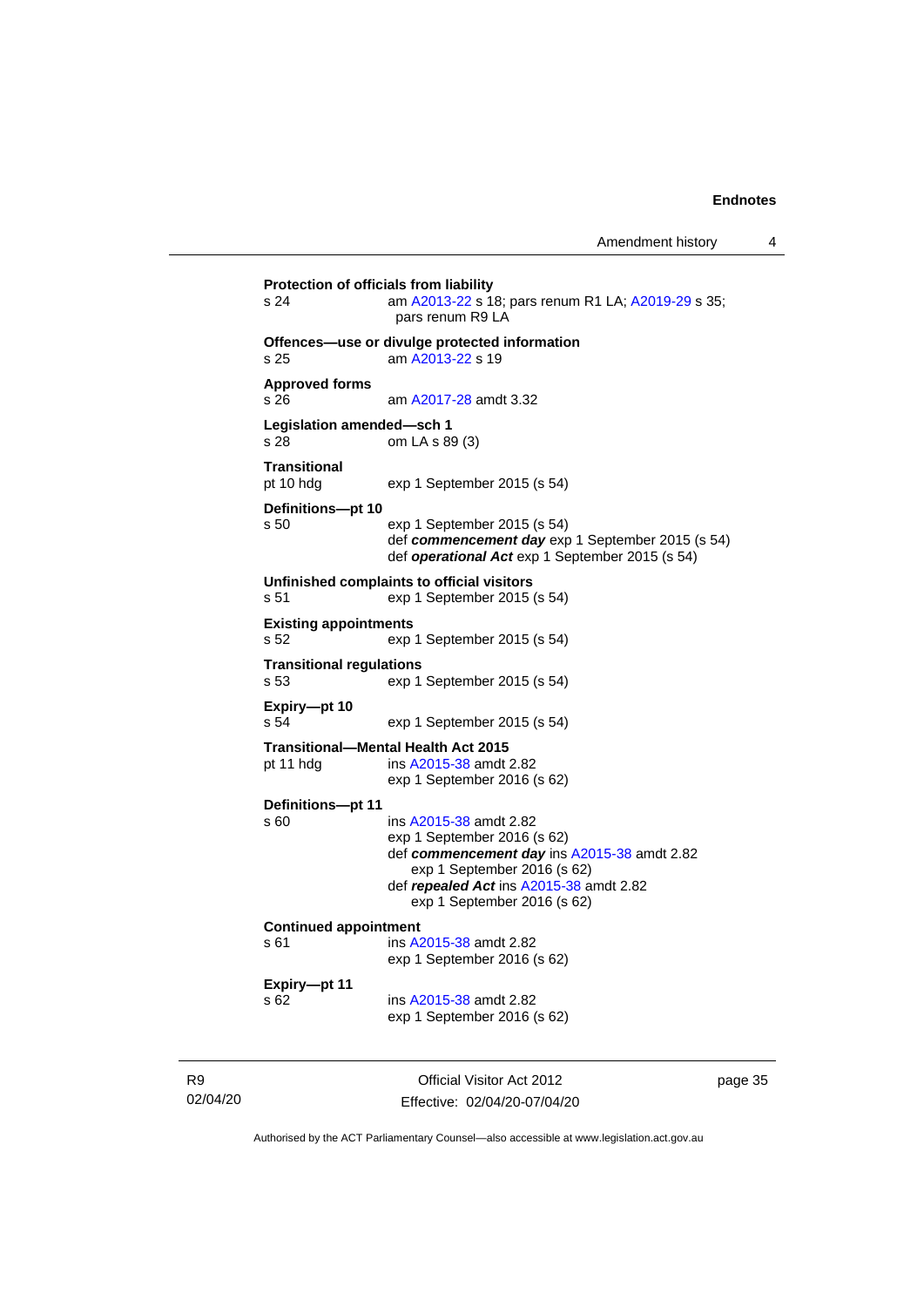4 Amendment history

**Consequential amendments**<br>sch 1 hdg om LA s 89 om LA s 89 (3)

**Children and Young People Act 2008** sch 1 pt 1.1 om LA s 89 (3)

**Corrections Management Act 2007**<br>sch 1 pt 1.2 om LA s 89 (3) om LA s  $89(3)$ 

**Disability Services Act 1991** sch 1 pt 1.3 om LA s 89 (3)

**New section 9A**<br>sch 1 amdt 1.27 om [A2013-22](http://www.legislation.act.gov.au/a/2013-22/default.asp) s 20

**New section 11** sch 1 amdt 1.28 om [A2013-22](http://www.legislation.act.gov.au/a/2013-22/default.asp) s 20

# **Housing Assistance Act 2007**<br>sch 1 pt 1.4 om LA s 89

om LA s 89 (3)

**Legislation Act 2001** sch 1 pt 1.5 om LA s 89 (3)

#### **Mental Health (Treatment and Care) Act 1994** sch 1 pt 1.6 om LA s 89 (3)

#### **Territory Records Regulation 2009**<br>sch 1 pt 1.7 om LA s 89 (3) om LA s 89 (3)

#### **Dictionary**

dict am [A2013-22](http://www.legislation.act.gov.au/a/2013-22/default.asp) s 21[; A2016-13](http://www.legislation.act.gov.au/a/2016-13) amdt 1.103; [A2018-52](https://www.legislation.act.gov.au/a/2018-52/#history) amdt 1.97 def *entitled person* sub [A2019-29](http://www.legislation.act.gov.au/a/2019-29/default.asp) s 36 def *health record* in[s A2013-22](http://www.legislation.act.gov.au/a/2013-22/default.asp) s 22 def *investigative entity* a[m A2016-13](http://www.legislation.act.gov.au/a/2016-13) amdt 1.104 om [A2017-28](http://www.legislation.act.gov.au/a/2017-28/default.asp) amdt 3.33 def *official visitor* sub [A2019-29](http://www.legislation.act.gov.au/a/2019-29/default.asp) s 36 def *official visitors board* in[s A2013-22](http://www.legislation.act.gov.au/a/2013-22/default.asp) s 22 def *official visitors executive officer* in[s A2019-29](http://www.legislation.act.gov.au/a/2019-29/default.asp) s 37 def *operating entity* am [A2013-22](http://www.legislation.act.gov.au/a/2013-22/default.asp) s 23 def *operational Minister* sub [A2019-29](http://www.legislation.act.gov.au/a/2019-29/default.asp) s 38 def *relevant director-general* sub [A2019-29](http://www.legislation.act.gov.au/a/2019-29/default.asp) s 38

def *senior practitioner* in[s A2019-29](http://www.legislation.act.gov.au/a/2019-29/default.asp) s 39

def *visitable place* sub [A2019-29](http://www.legislation.act.gov.au/a/2019-29/default.asp) s 40

page 36 Official Visitor Act 2012 Effective: 02/04/20-07/04/20

R9 02/04/20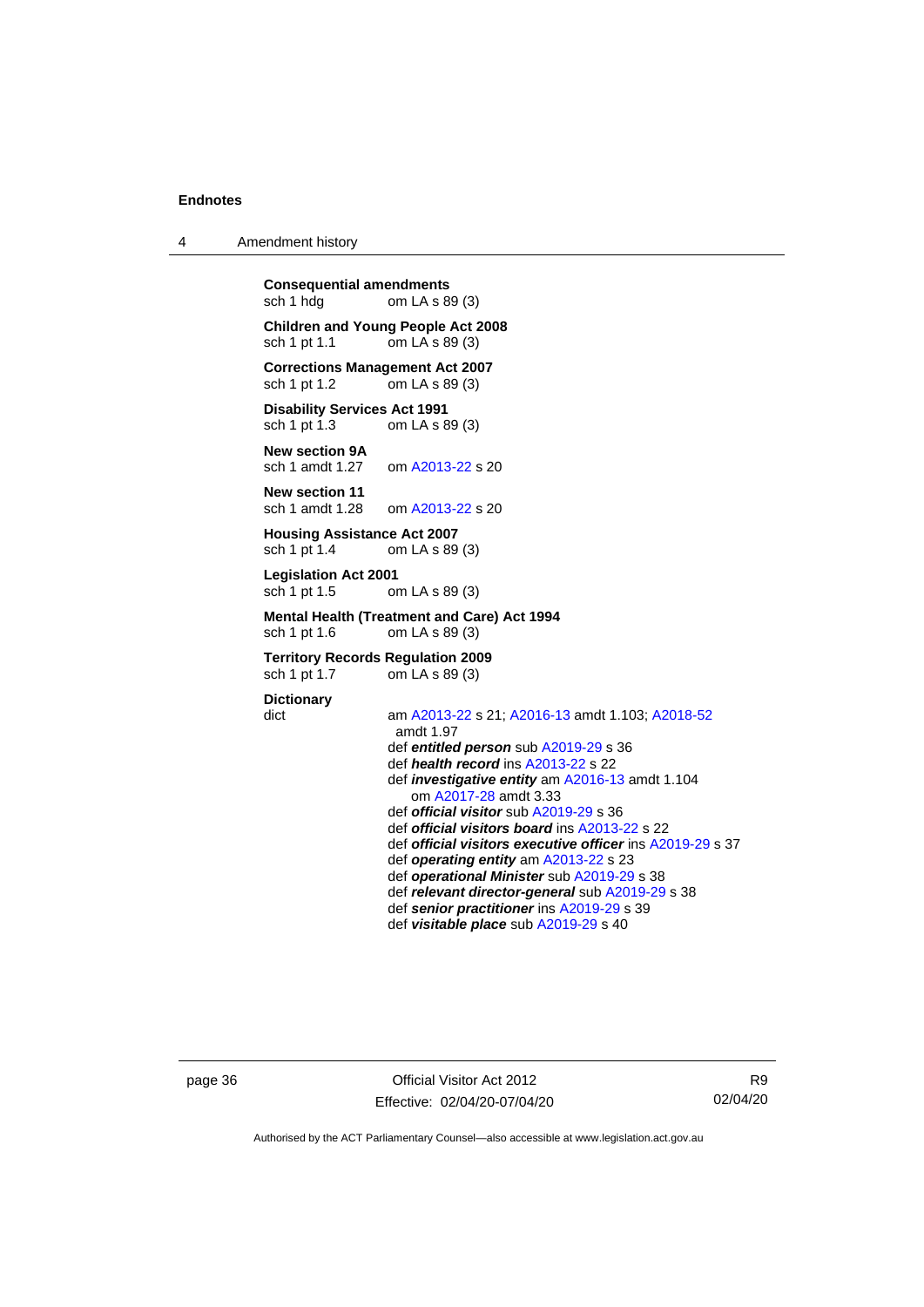# <span id="page-42-0"></span>**5 Earlier republications**

Some earlier republications were not numbered. The number in column 1 refers to the publication order.

Since 12 September 2001 every authorised republication has been published in electronic pdf format on the ACT legislation register. A selection of authorised republications have also been published in printed format. These republications are marked with an asterisk (\*) in column 1. Electronic and printed versions of an authorised republication are identical.

| <b>Republication</b><br>No and date | <b>Effective</b>            | Last<br>amendment<br>made by | <b>Republication</b><br>for                            |
|-------------------------------------|-----------------------------|------------------------------|--------------------------------------------------------|
| R <sub>1</sub><br>1 Sept 2013       | 1 Sept 2013-<br>1 Sept 2015 | A2013-22                     | new Act and<br>amendments by<br>A2013-22               |
| R <sub>2</sub><br>2 Sept 2016       | 2 Sept 2015-<br>29 Feb 2016 | A2013-22                     | expiry of<br>transitional<br>provisions (pt 10)        |
| R <sub>3</sub><br>1 Mar 2016        | 1 Mar 2016-<br>31 Mar 2016  | A2015-38                     | amendments by<br>A2015-38                              |
| R4<br>1 Apr 2016                    | 1 Apr 2016-<br>1 Sep 2016   | A2016-13                     | amendments by<br>A2016-13                              |
| R <sub>5</sub><br>2 Sept 2016       | 2 Sept 2016-<br>10 Oct 2017 | A2016-13                     | expiry of<br>transitional<br>provisions (pt 11)        |
| R <sub>6</sub><br>11 Oct 2017       | 11 Oct 2017-<br>2 Oct 2019  | A2017-28                     | amendments by<br>A2017-28                              |
| R7<br>3 Oct 2019                    | 3 Oct 2019-<br>30 Nov 2019  | A2019-29                     | amendments by<br>A2019-29                              |
| R <sub>8</sub><br>1 Dec 2019        | 1 Dec 2019-<br>1 Apr 2020   | A2019-29                     | amendments by<br>A2018-52 as<br>amended by<br>A2019-18 |